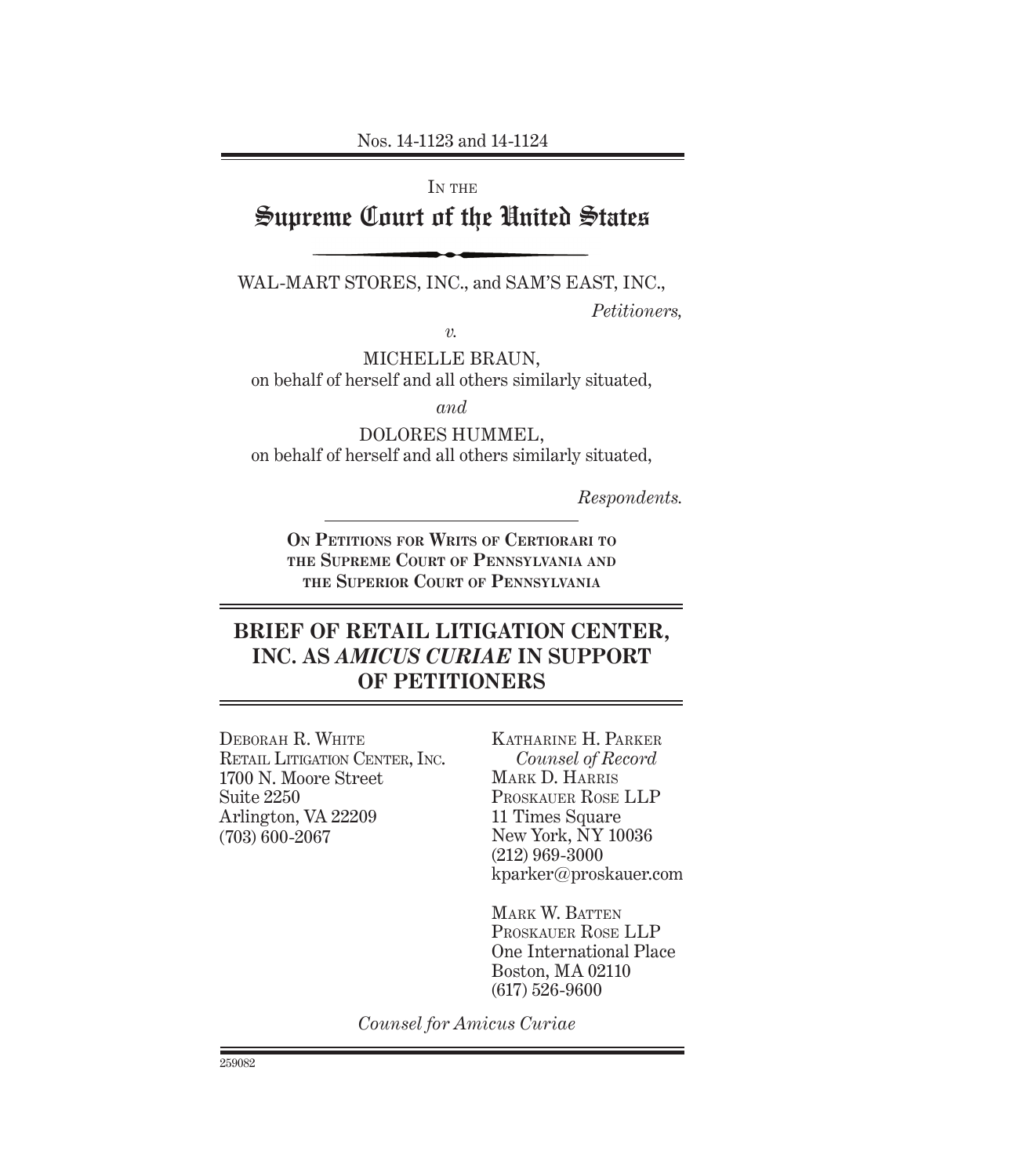## **TABLE OF CONTENTS**

| Page                                                                                                                                           |
|------------------------------------------------------------------------------------------------------------------------------------------------|
| TABLE OF CONTENTS                                                                                                                              |
| TABLE OF CITED AUTHORITIES  ii                                                                                                                 |
| INTEREST OF AMICUS CURIAE 1                                                                                                                    |
| SUMMARY OF ARGUMENT2                                                                                                                           |
| $\text{ARGUMENT} \dots \dots \dots \dots \dots \dots \dots \dots \dots \dots \dots \dots$                                                      |
| I.<br>PENNSYLVANIA'S LENIENT STANDARDS FOR<br>CLASS CERTIFICATION EXEMPLIFY THE<br>WIDELY USED BUT IMPROPER TESTS APPLIED<br>IN STATE COURTS 4 |
| Some States Expressly Reject<br>A.<br>Federal Certification Standards. 7                                                                       |
| $\rm B$ .<br>Some States Favor Certification<br>Despite Weak Evidence That Aggregate<br>Litigation Is Justified Or Fair. 8                     |
| II.<br>THIS CASE PROVIDES THE IDEAL OPPORTUNITY<br>FOR THIS COURT TO STOP LOWER COURTS<br>FROM IMPROPERLY LIMITING COMCAST V.                  |
|                                                                                                                                                |

*i*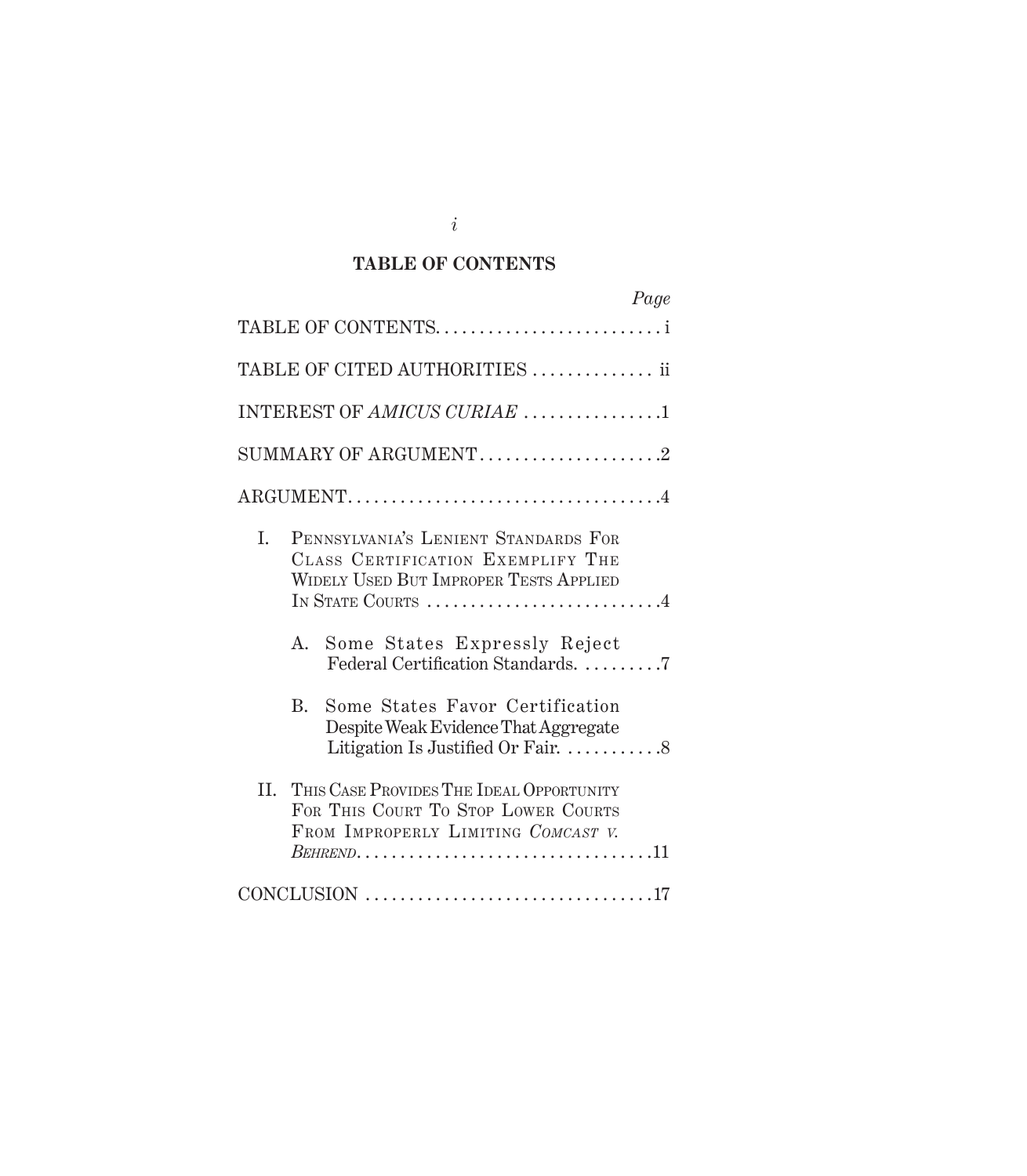#### **TABLE OF CITED AUTHORITIES**

#### *Page*

# **CASES** *Am. Surety Co. v. Baldwin*, 287 U.S. 156 (1932) . . . . . . . . . . . . . . . . . . . . . . . . . . . . .5 *Amchem Products, Inc. v. Windsor*, 521 U.S. 591 (1997) . . . . . . . . . . . . . . . . . . . . . . . . . . . . .3 *Anderson v. Mt. Clemens Pottery Co., Inc*., 328 U.S. 680 (1946). . . . . . . . . . . . . . . . . . . . . . . . .14, 15 *AstraZeneca AB v. United Food & Commercial Workers Unions & Emp'rs Midwest Health Benefits Fund*, 2015 WL 265548 (1st Cir. Jan. 21, 2015) . . . . . . . . . .13 *Baker v. Autos, Inc*., 2015 WL 1299799 (N.D. 2015) . . . . . . . . . . . . . . . . . . .8 *Beauperthuy v. 24 Hour Fitness USA, Inc*., 772 F. Supp. 2d 1111 (N.D. Cal. 2011) . . . . . . . . . . . . .6 *Beck v. City of Rapid City*, 650 N.W.2d 520 (S.D. 2002) . . . . . . . . . . . . . . . . . . . . .10 *Blue Chip Stamps v. Manor Drug Stores*, 421 U.S. 723 (1975). . . . . . . . . . . . . . . . . . . . . . . . . . . . .2 *Brechler v. Qwest Communications Intl*., 2009 WL 692329 (D. Ariz. 2009) . . . . . . . . . . . . . . . . .6

*ii*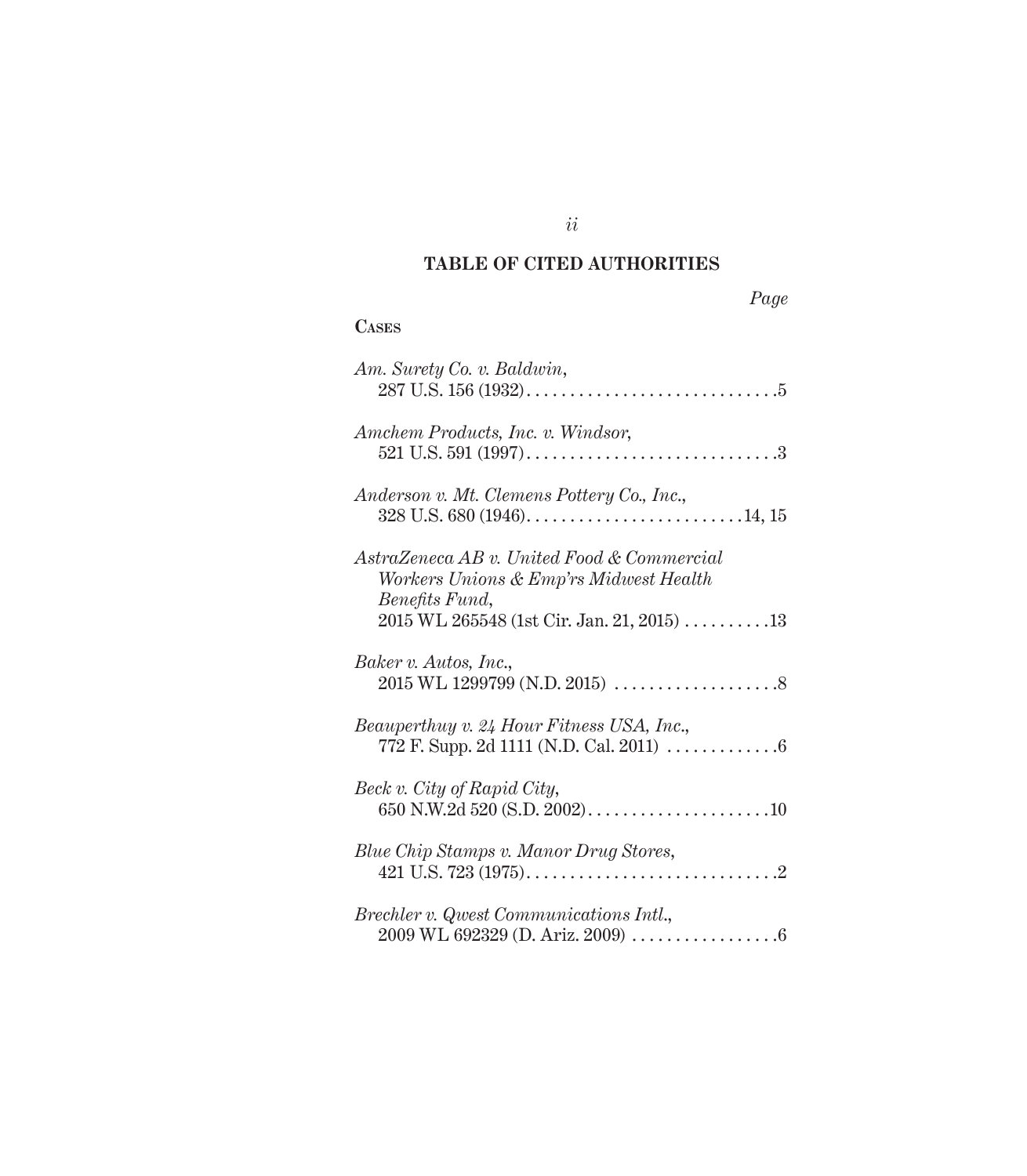| Page                                                                            |
|---------------------------------------------------------------------------------|
| Brickey v. Dolgencorp, Inc.,<br>2011 WL 643256 (W.D.N.Y. February 23, 2011)6    |
| Butler v. Sears, Roebuck & Co.,                                                 |
| Collins v. Anthem Health Plans, Inc.,                                           |
| Comcast Corp. v. Behrend,                                                       |
| Comes v. Microsoft Corp.,                                                       |
| Coopers & Lybrand v. Livesay,                                                   |
| Delgado v. Del Monte Fresh Produce, N.A., Inc.,                                 |
| Deposit Guar. Nat'l Bank v. Roper,                                              |
| Dow Chem. Co. v. Seegott Holdings, Inc.,                                        |
| $Elseav.$ U.S. $Eng'g Co.$<br>2015 WL 1246614 (Mo. Ct. App. Mar. 17, 2015)8, 10 |

# *iii*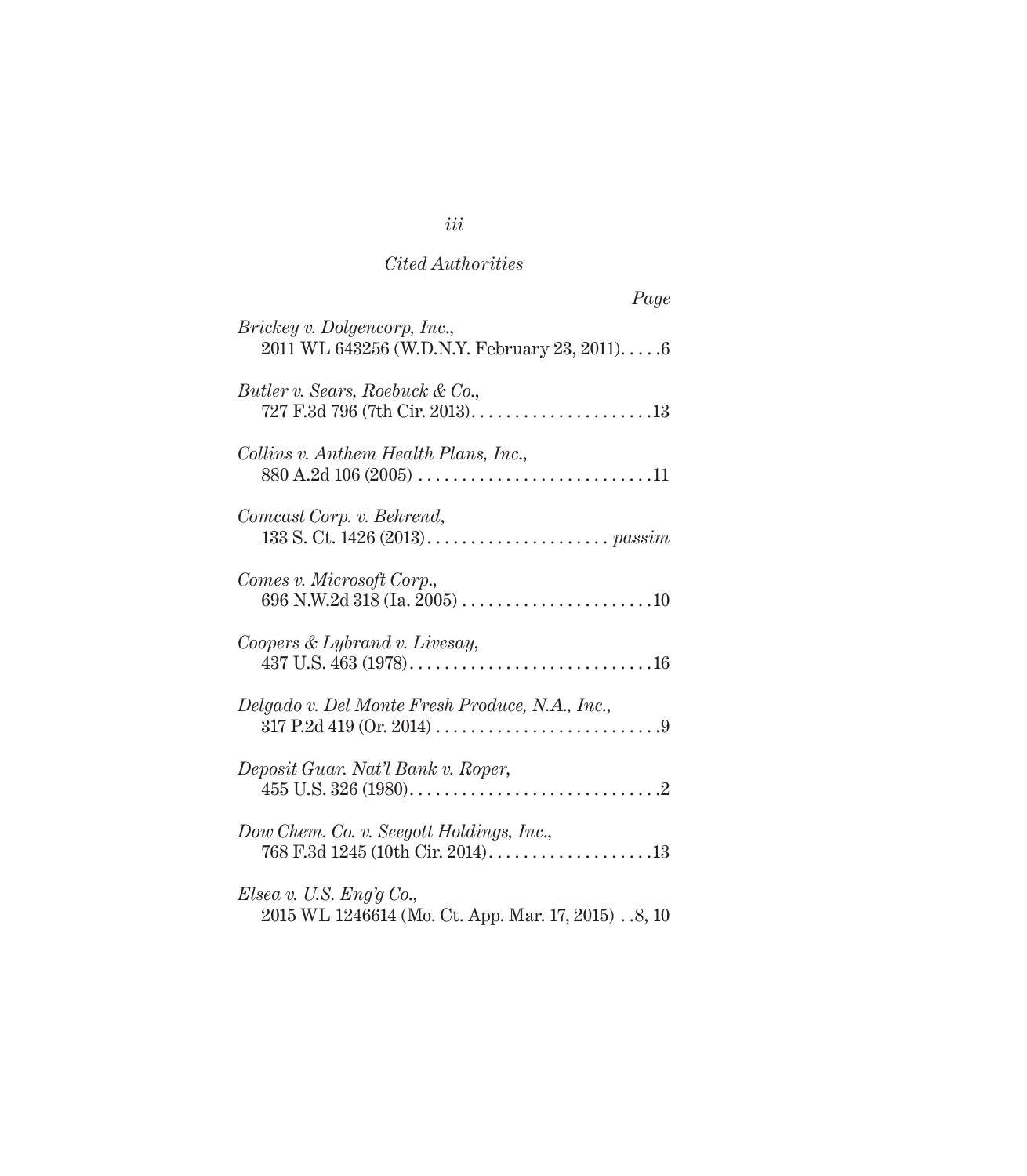| Page                                                                                 |
|--------------------------------------------------------------------------------------|
| Eng-Hatcher v. Sprint Nextel Corp.,<br>2009 U.S. Dist. LEXIS 127262 (S.D.N.Y. 2009)6 |
| <b>ESI Ergonomic Solutions, LLC v. UA Theatre</b><br>Circuit, Inc.,                  |
| Espenscheid v. DirectSat USA,                                                        |
| Fraley v. Williams Ford Tractor & Equip. Co.,                                        |
| Frye v. Baptist Memorial Health Care Corp.,                                          |
| General Telephone Co. of the Southwest v. Falcon,                                    |
| Glazer v. Whirlpool Corp.,                                                           |
| Gomez v. Tyson Foods, Inc.,                                                          |
| In re Deepwater Horizon,                                                             |
| Jackson v. Unocal Corp.,                                                             |

*iv*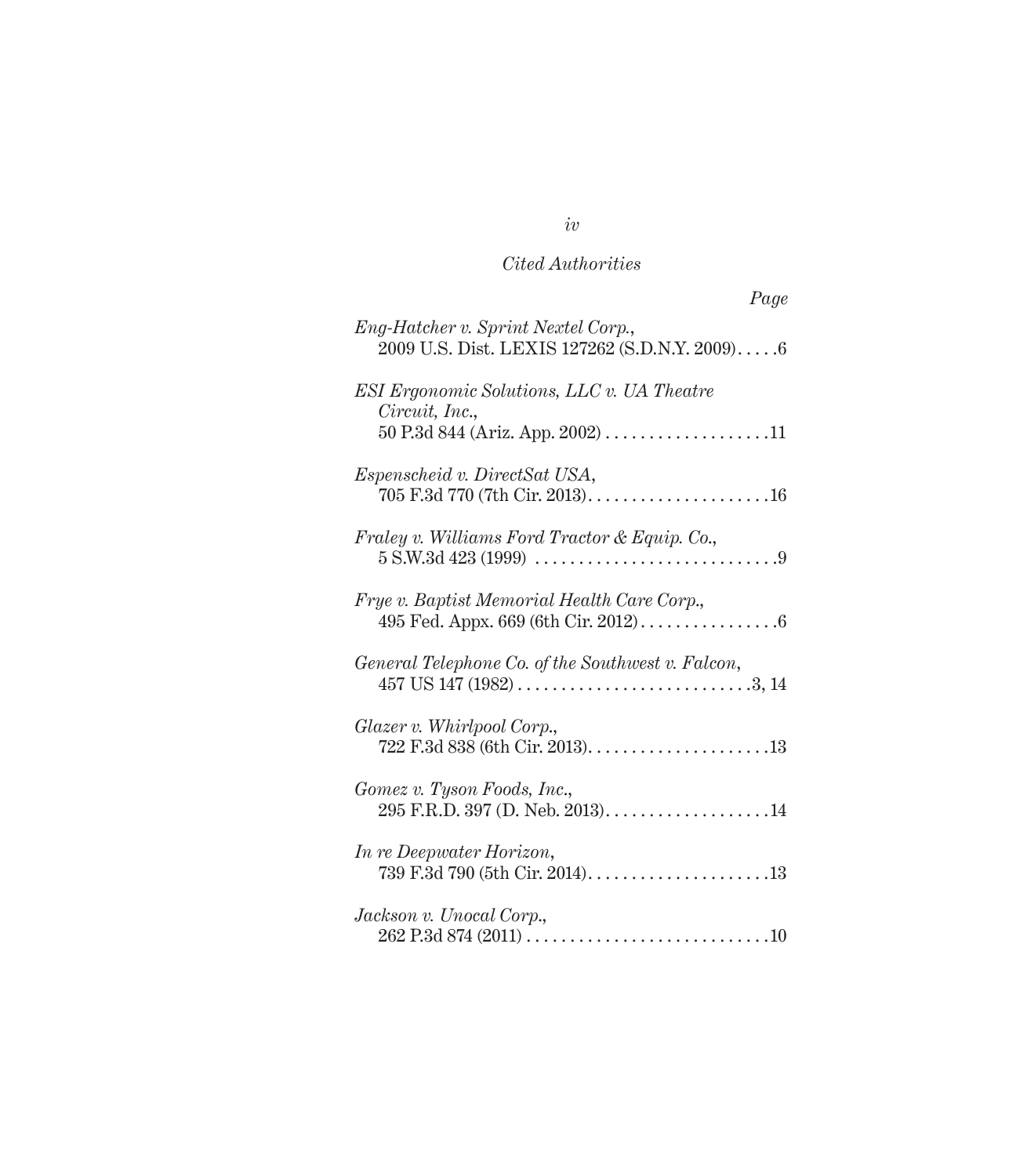| Page                                                                                                           |
|----------------------------------------------------------------------------------------------------------------|
| Jacobsen v. Allstate Ins. Co.,                                                                                 |
| Jaques v. Midway Auto Plaza, Inc.,                                                                             |
| Lee v. Carter-Reed Co.,<br>$4 A.3d 561 (N.J. 2010) \ldots \ldots \ldots \ldots \ldots \ldots \ldots \ldots 10$ |
| Leyva v. Medline Indus. Inc.,                                                                                  |
| Lindsey v. Normet,                                                                                             |
| Mattson v. Mont. Power Co.,                                                                                    |
| Nat'l Cash, Inc. v. Loveless,                                                                                  |
| Philip Morris USA v. Williams,                                                                                 |
| Proctor v. Allsups Convenience Stores, Inc.,                                                                   |
| Roach v. T.L. Cannon Corp.,                                                                                    |

*v*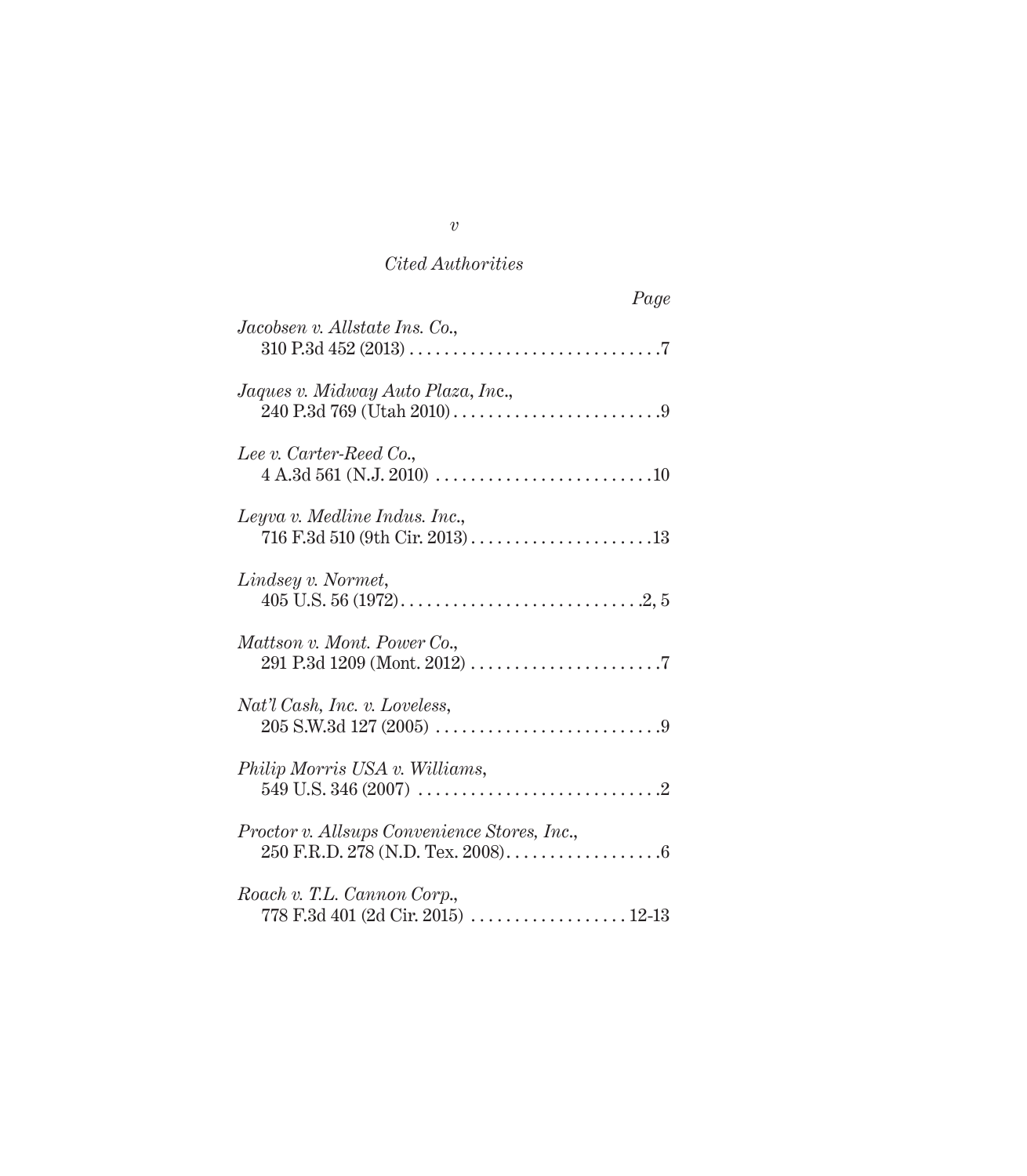| Page                                                                                                                        |
|-----------------------------------------------------------------------------------------------------------------------------|
| Salvas v. Wal-Mart Stores, Inc.,                                                                                            |
| Samuel-Bassett v. Kia Motors Am., Inc.,<br>$34 A.3d 1 (Pa. 2011) \ldots \ldots \ldots \ldots \ldots \ldots \ldots \ldots 5$ |
| Soper v. Tire Kingdom, Inc.,                                                                                                |
| Stecko v. RL Ins. Co.,<br>121 A.D.3d 542 (N.Y. App. Oct. 21, 2014). 7-8                                                     |
| Stewart Title Guar. Co. v. Finney,<br>2012 WL 5378813 (Ky. App. 2012) 10                                                    |
| Story Parchment Co. v. Paterson Parchment<br>Paper Co.,                                                                     |
| Tabata v. Charleston Area Med. Ctr., Inc.,                                                                                  |
| Taylor v. Sturgell,                                                                                                         |
| Thurman v. CUNA Mut. Ins. Soc'y,<br>836 N.W. 2d 611 (S.D. Super. 2013). 10                                                  |
| Wal-Mart Stores, Inc. v. Dukes,                                                                                             |

*vi*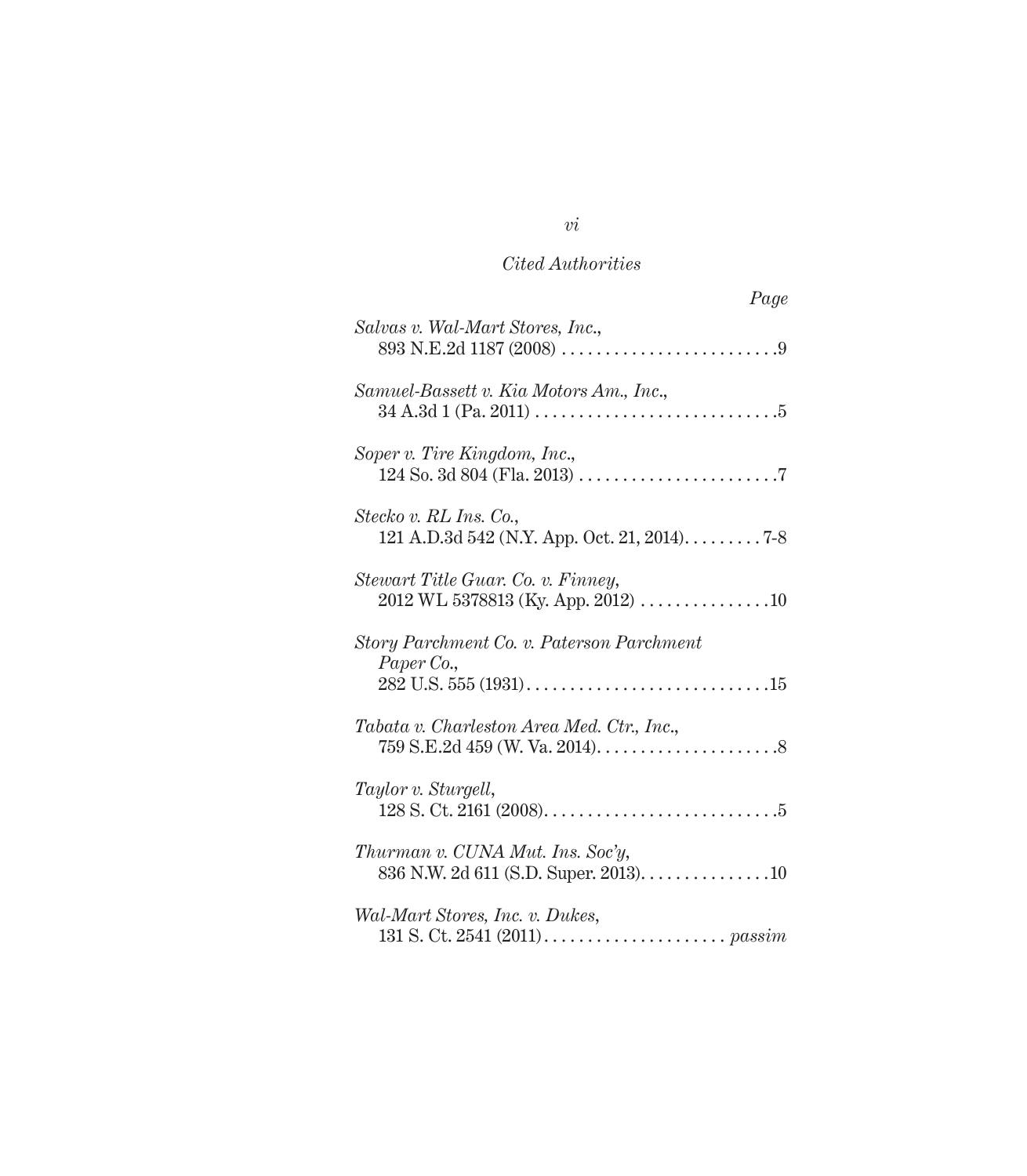|                                                                                                                                       | Page |
|---------------------------------------------------------------------------------------------------------------------------------------|------|
| <i>Williams v. Superior Court,</i><br>165 Cal. Rptr. 3d 340 (Cal. App. 2013) 7                                                        |      |
| <b>STATUTES</b>                                                                                                                       |      |
|                                                                                                                                       |      |
|                                                                                                                                       |      |
| <b>OTHER AUTHORITIES</b>                                                                                                              |      |
|                                                                                                                                       |      |
|                                                                                                                                       |      |
|                                                                                                                                       |      |
|                                                                                                                                       |      |
| Laurent Badoux, Trends in Wage and Hour<br>Litigation Over Unpaid Work Time and the<br>Precautions Employers Should Take, ADP, 201113 |      |

# *vii*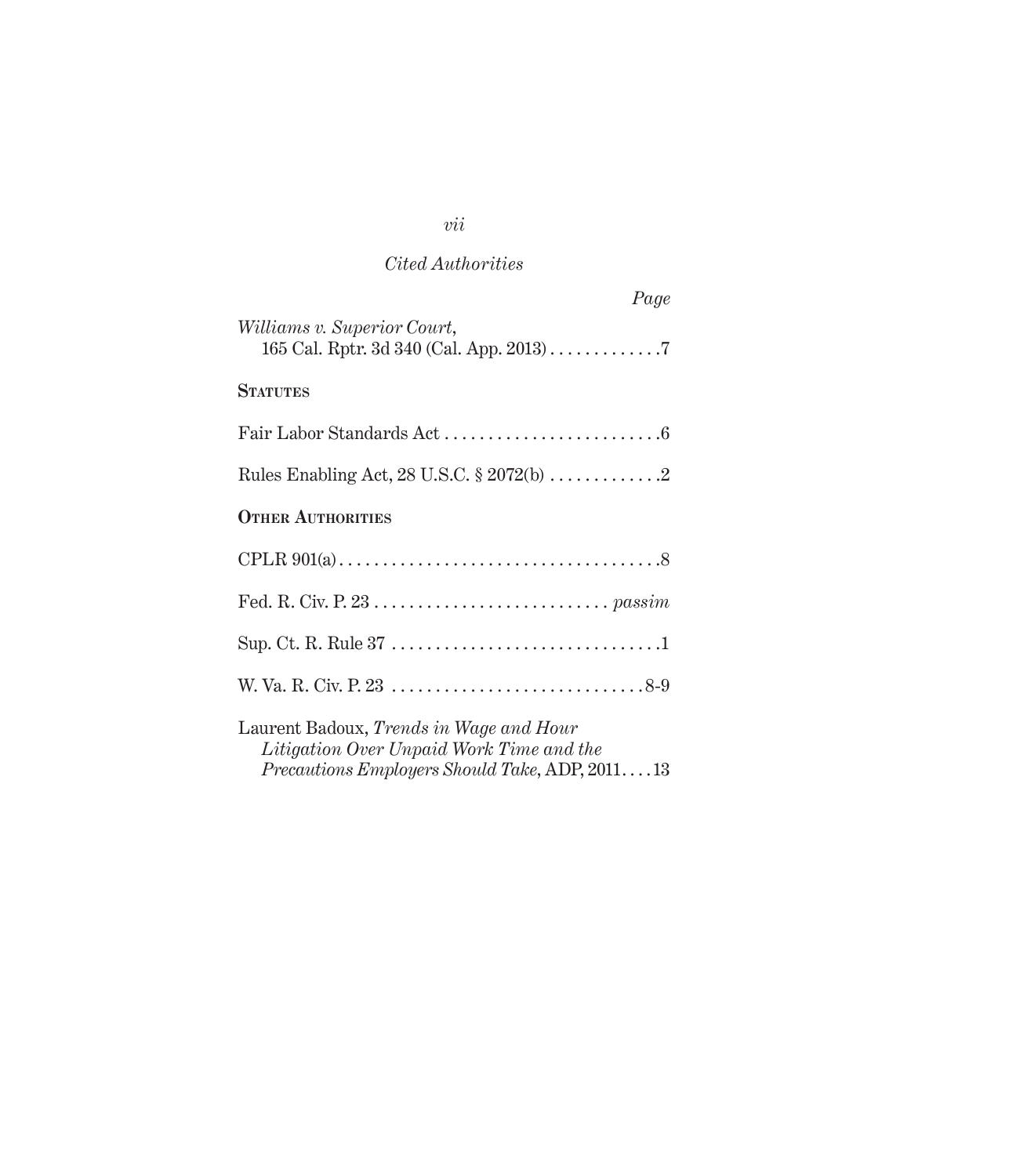### **BRIEF OF RETAIL LITIGATION CENTER, INC. AS** *AMICUS CURIAE* **IN SUPPORT OF PETITIONERS**

#### **I NTEREST OF** *AMICUS CURIAE***<sup>1</sup>**

The Retail Litigation Center, Inc. ("RLC") is a public policy organization that identifies and engages in legal proceedings that affect the retail industry. The RLC, whose members include some of the country's largest retailers, was formed to provide courts with retail industry perspectives on significant legal issues, and to highlight the potential industry-wide consequences of legal principles that may be determined in pending cases. The member entities whose interests are represented by the RLC operate throughout the United States, employing millions of people and providing goods and services to tens of millions more.

The businesses that make up the RLC's membership are frequently targeted by class action lawsuits. Plaintiffs in those cases frequently propose trial by allegedly "representative" evidence that denies RLC's members an opportunity fully to defend against the claims of each putative class member. *Amicus curiae* has a substantial

<sup>1.</sup> Pursuant to this Court's Rule  $37.2(a)$ , counsel of record for all parties received timely notice of *amicus curiae*'s intention to file this brief, and all parties consented in writing to its filing. Pursuant to this Court's Rule 37.6, *amicus curiae* states that this brief was not authored in whole or in part by counsel for any party, and no such counsel or any party made a monetary contribution intended to fund the preparation or submission of this brief. No person or entity other than *amicus curiae*, its members, or its counsel made a monetary contribution to the preparation or submission of this brief.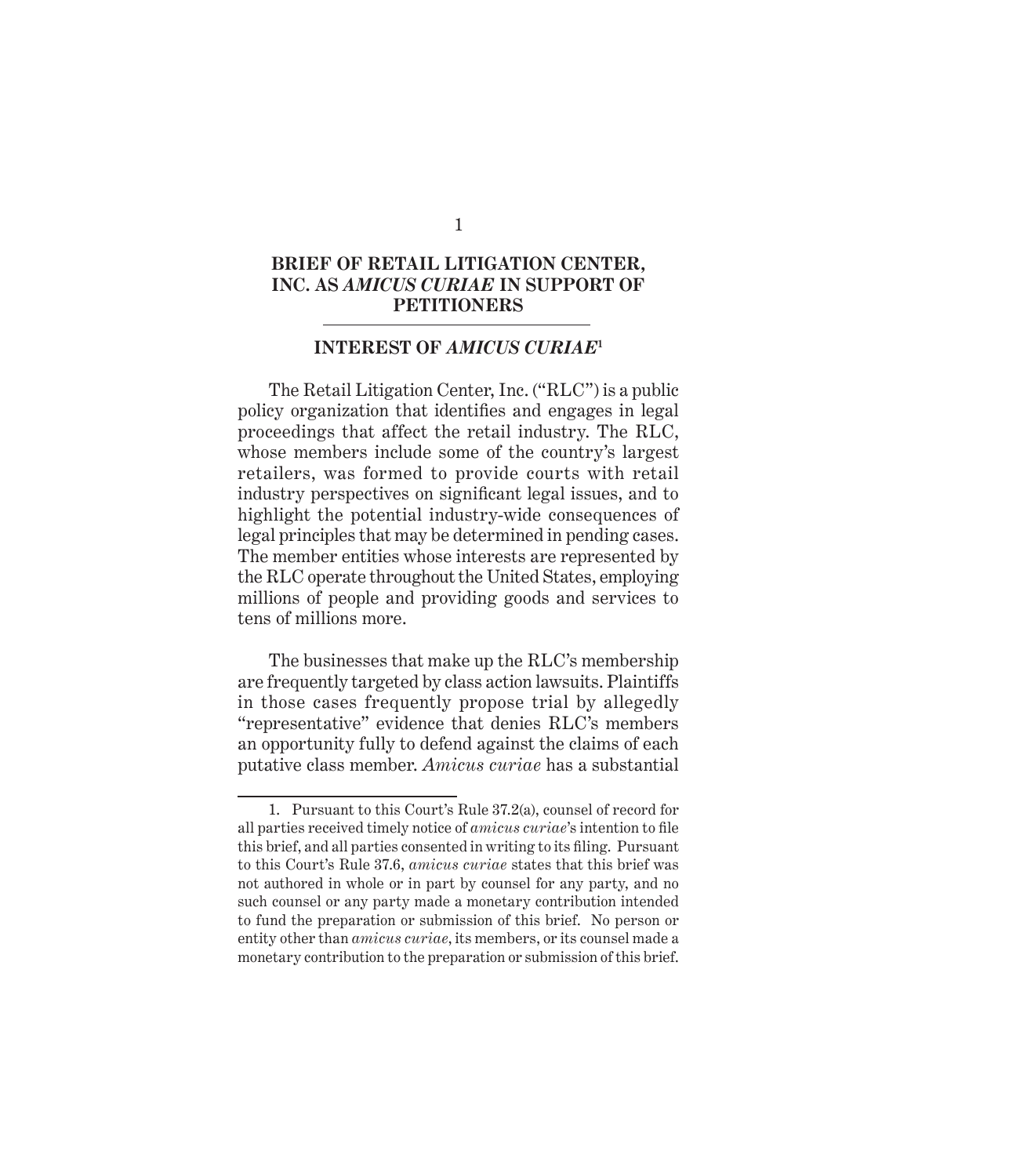interest in the development of the law of class certification and its due-process implications, particularly in the employment context, and in ensuring that this Court's guidance on issues of class certification is followed by lower courts, both state and federal. Therefore, *amicus curiae* submits this brief in support of Wal-Mart Stores, Inc.'s petitions for writs of certiorari.

#### **SUMMARY OF ARGUMENT**

This Court broke no new ground when it held, in *Wal-Mart Stores, Inc. v. Dukes*, 131 S. Ct. 2541, 2561 (2011), that the perceived efficiency of class litigation cannot justify the override of a defendant's right to litigate its defenses to each individual claim. That holding was based on the Rules Enabling Act, 28 U.S.C.  $\S 2072(b)$ , but the Court previously made clear that the Due Process Clause similarly guarantees a defendant the "opportunity to present every available defense" before it can be held accountable for allegedly unlawful conduct. *Phi lip Morris USA v. Williams*, 549 U.S. 346, 353 (2007) (quoting *Lin dsey v. Normet*, 405 U.S. 56, 66 (1972)).

*Duk es* similarly was only the latest in a series of decisions emphasizing that class actions, with their capacity for debilitating judgments and therefore *in terrorem* pressure to settle without an adjudication of liability or assessment of damages, require careful examination. *E.g.*, *Dep osit Guar. Nat'l Bank v. Roper*, 445 U.S. 326, 339 (1980); *Blue Chip Stamps v. Manor Drug Stores,* 421 U.S. 723, 741-43 (1975); *see also* Fed. R. Civ. P. 23(f), Committee Notes on Rules, 1998 Amendment (certification "may force a defendant to settle rather than incur the costs of defending a class action and run the risk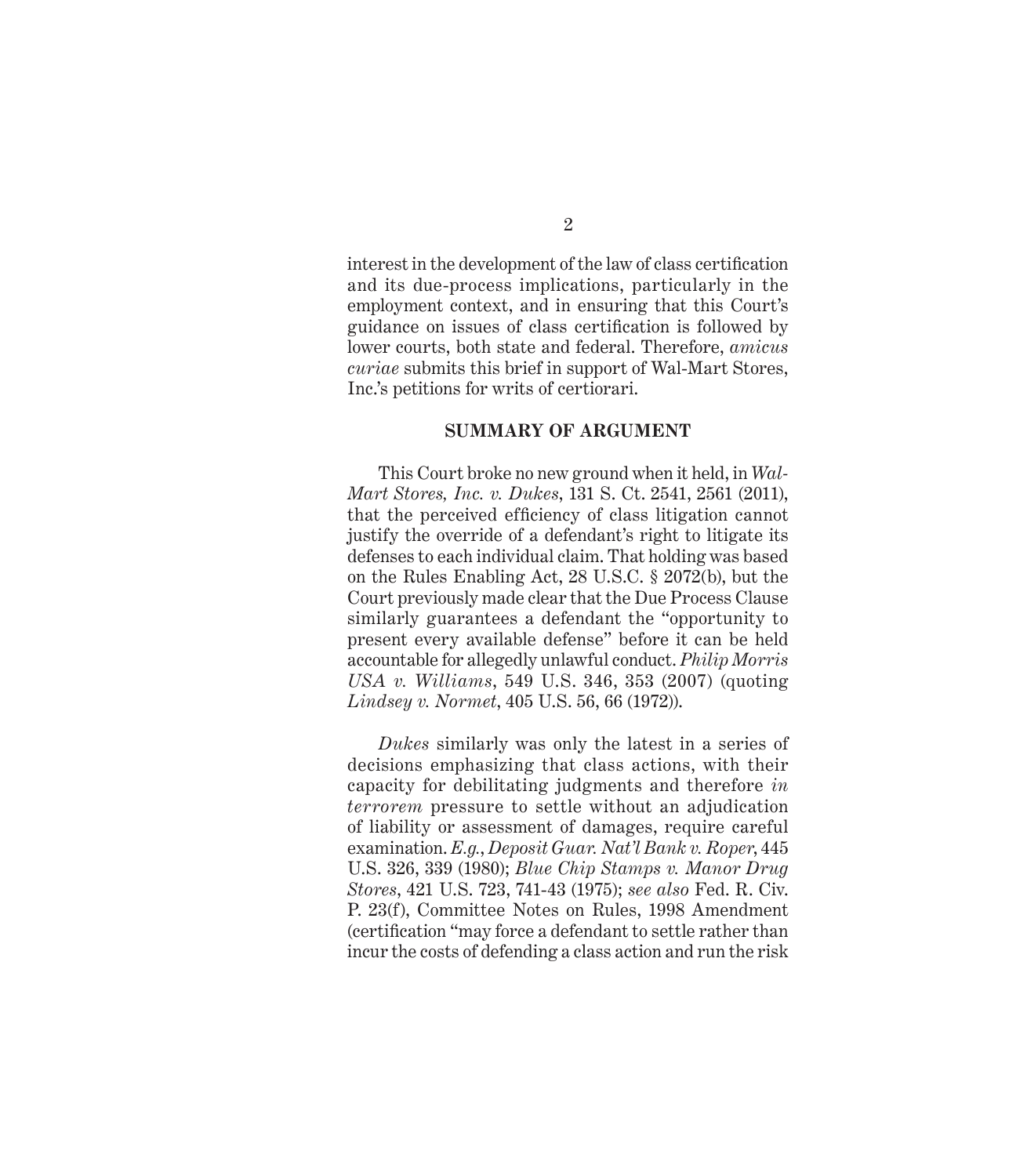of potentially ruinous liability"). This Court accordingly has demanded a "rigorous analysis" of such requests. *Gen eral Telephone Co. of the Southwest v. Falcon*, 457 US 147, 161 (1982). That careful screening protects not only defendants from liability to individuals who have not proven their cases, but also absent class members from an expedient but summary determination of their claims and damages. *Id*. (noting the "potential unfairness to the class members bound by the judgment if the framing of the class is overbroad"); *see also Amchem Products, Inc. v. Windsor*, 521 U.S. 591, 620 (1997) (Rule 23 is "designed to protect absentees by blocking unwarranted or overbroad class definitions").

Despite these clear directives, some lower courts including both the Pennsylvania Supreme Court and the Pennsylvania Superior Court in this case—continue to bend over backwards to accommodate class-wide adjudication, relieving plaintiffs of their burden to prove affirmatively that aggregate litigation is fair to all involved. The problem is particularly widespread in state courts, many of which continue to certify classes after only the gentlest review.

This case also exemplifies a practice, in both the state and federal courts, of dismissing individualized questions of damages as irrelevant to class certification analysis. This Court rejected that notion in *Comcast Corp. v. Behrend*, 133 S. Ct. 1426 (2013), but some lower courts have resisted that holding, particularly in the employment context. They acknowledge *Comcast* only so far as to ensure that the plaintiffs' damages theory matches the liability theory. The courts' refusal to apply *Comcast*'s full reasoning results in certification of classes where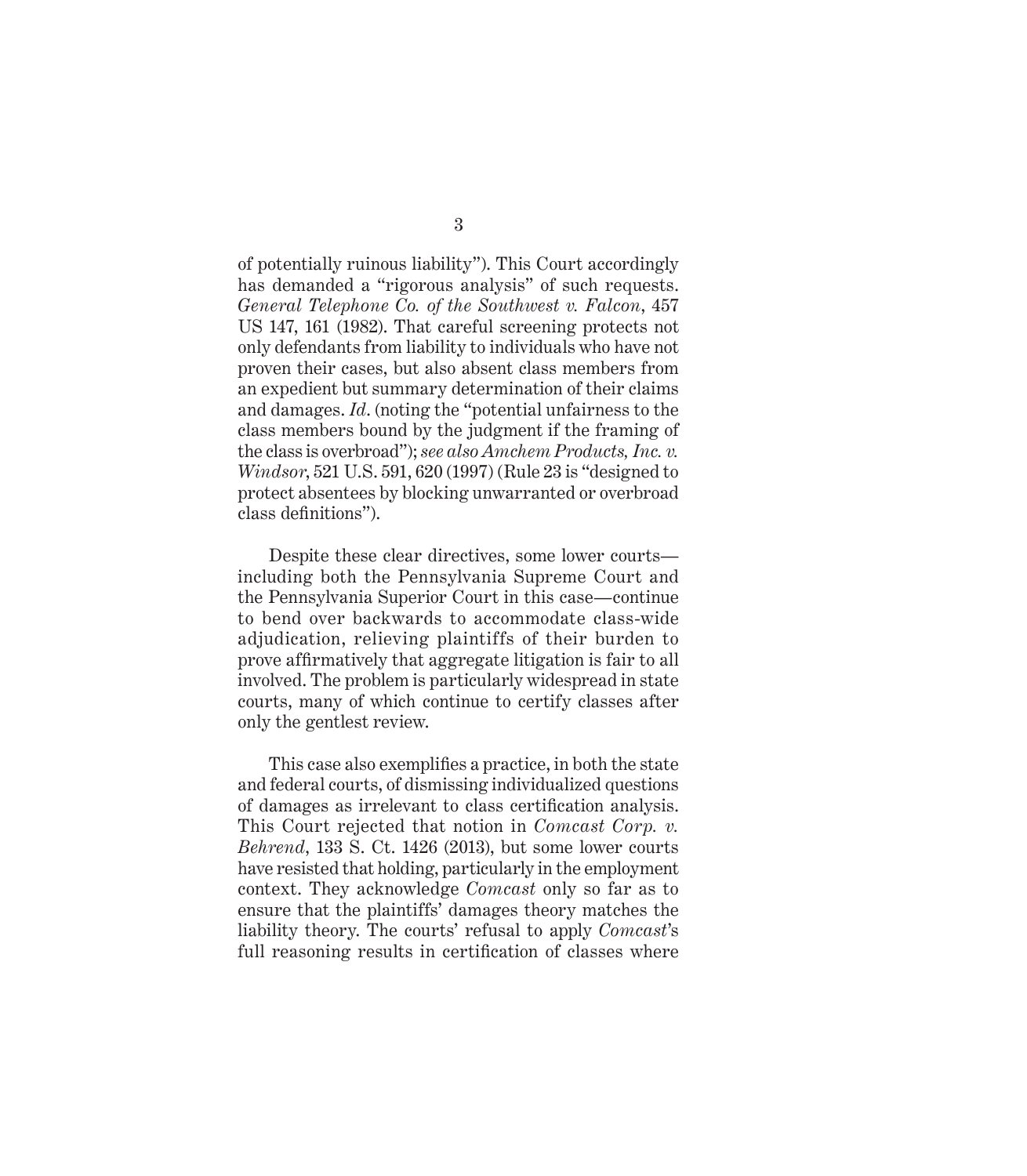defendants' defenses to the damage claims of individual plaintiffs are simply ignored.

And often the incantation that damages variations are irrelevant to certification sweeps so broadly as to excuse proof of liability as well. The faults in Plaintiffs' proof here—for example, that they do not account for the possibility that an employee actually took a break but failed to clock in or out as required—are not just defects in the calculation of damages, as the Pennsylvania courts held here, but of the basic proposition that Wal-Mart is liable to the Plaintiffs in the first place.

This case provides an ideal opportunity for this Court to clarify that class certification standards rest on constitutional mandates of fairness that apply to state court litigants as vigorously as to those in federal courts, and to ensure that certification analysis is as sensitive to individual damages issues as the Court intended in *Com cast*. The Court should grant certiorari in this case because it is imperative for this Court to make clear that its class-action jurisprudence is applicable to *all* class actions, regardless of the forum in which they arise.

#### **ARGUMENT**

### **I. PENNSYLVANIA'S LENIENT STANDARDS FOR CLASS CERTIFICATION EXEMPLIFY THE WIDELY USED BUT IMPROPER TESTS APPLIED IN STATE COURTS.**

In *Duk es*, this Court disallowed the extrapolation of liability and damages determinations for a class of plaintiffs from the testimony of just a few, in part because "a class cannot be certified on the premise that [the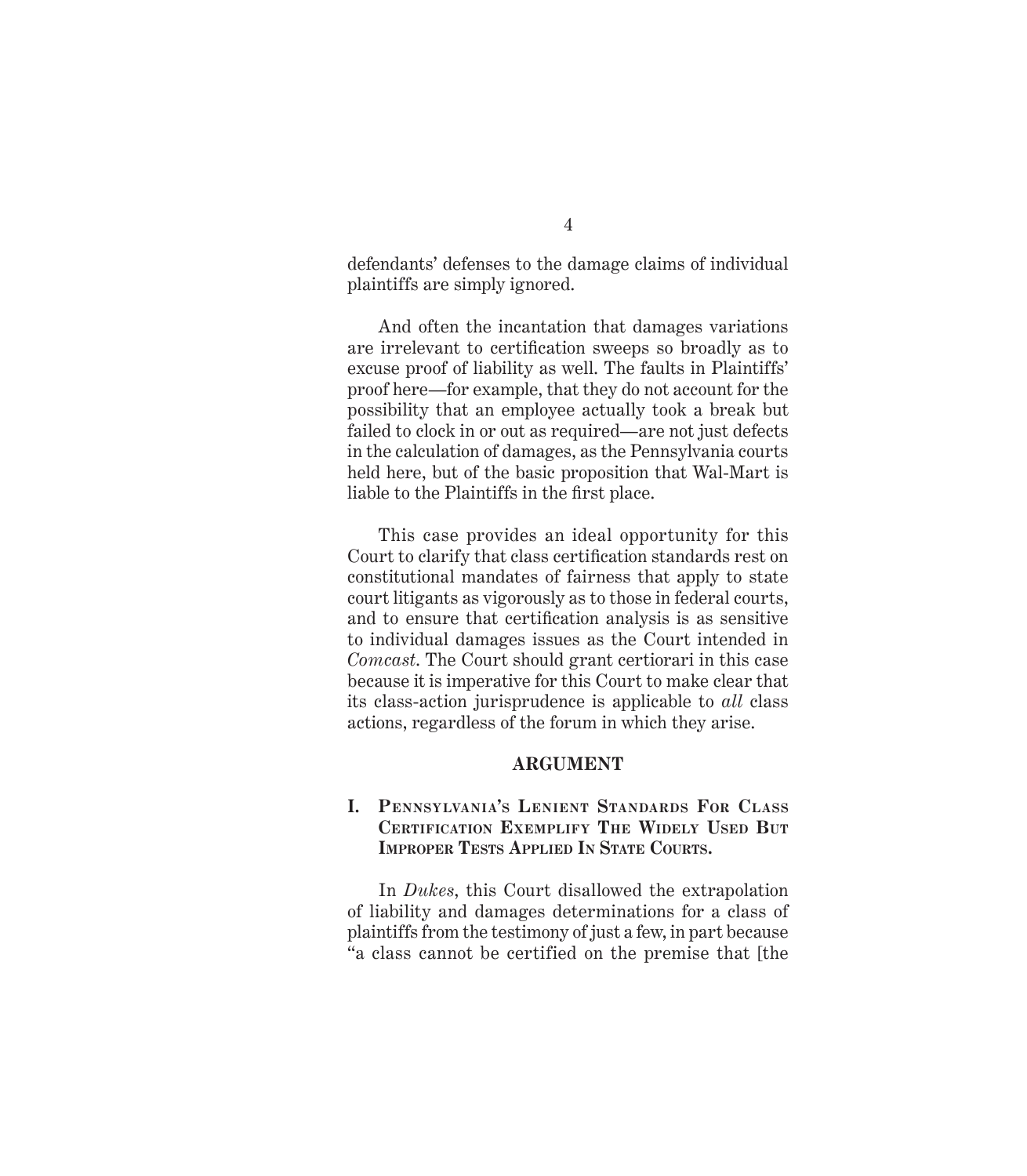defendant] will not be entitled to litigate its statutory defenses to individual claims." 131 S. Ct. at 2561. Though that holding was based on the requirement of the Rules Enabling Act, 28 U.S.C. § 2072(b), that the Federal Rules of Civil Procedure not be interpreted to "abridge, enlarge or modify any substantive right," the holding echoed the established principle that "'[d]ue process requires that there be an opportunity to present every available defense." *Lindsey v. Normet*, 405 U.S. 56, 66 (1972) (quoting *Am. Surety Co. v. Baldwin*, 287 U.S. 156, 168) (1932)); *see also Taylor v. Sturgell*, 553 U.S. 880, 900 (2008) (noting that the "protections" of Rule 23 are "grounded in due process").

In the decision below, however, the Pennsylvania Supreme Court used its analysis of state-law certification standards to dispose of Wal-Mart's federal constitutional concerns. Citing Pennsylvania precedent, the court held, for example, that "the existence of distinguishing individual facts among class members is not fatal to certification," and that "[c]lass members may assert a single common complaint even if they have not all suffered actual injury."2 Pet. App. in No. 14-1124 ("App.") 14a n.8. With that lenient state-law standard in mind, the court then held it sufficient, including for federal due process purposes, for Plaintiffs to show that Wal-Mart managers were "pressured" by profitability targets to understaff stores, and that that pressure "impeded the ability of employees, across the board, to take scheduled, promised,

<sup>2.</sup> The court also held, again citing Pennsylvania law, that once a case is tried as a class action, the decision to certify is no longer subject to review. *Id.* at 12 n.9 (citing *Samuel-Bassett v. Kia Motors Am., Inc*., 34 A.3d 1, 34 (Pa. 2011)).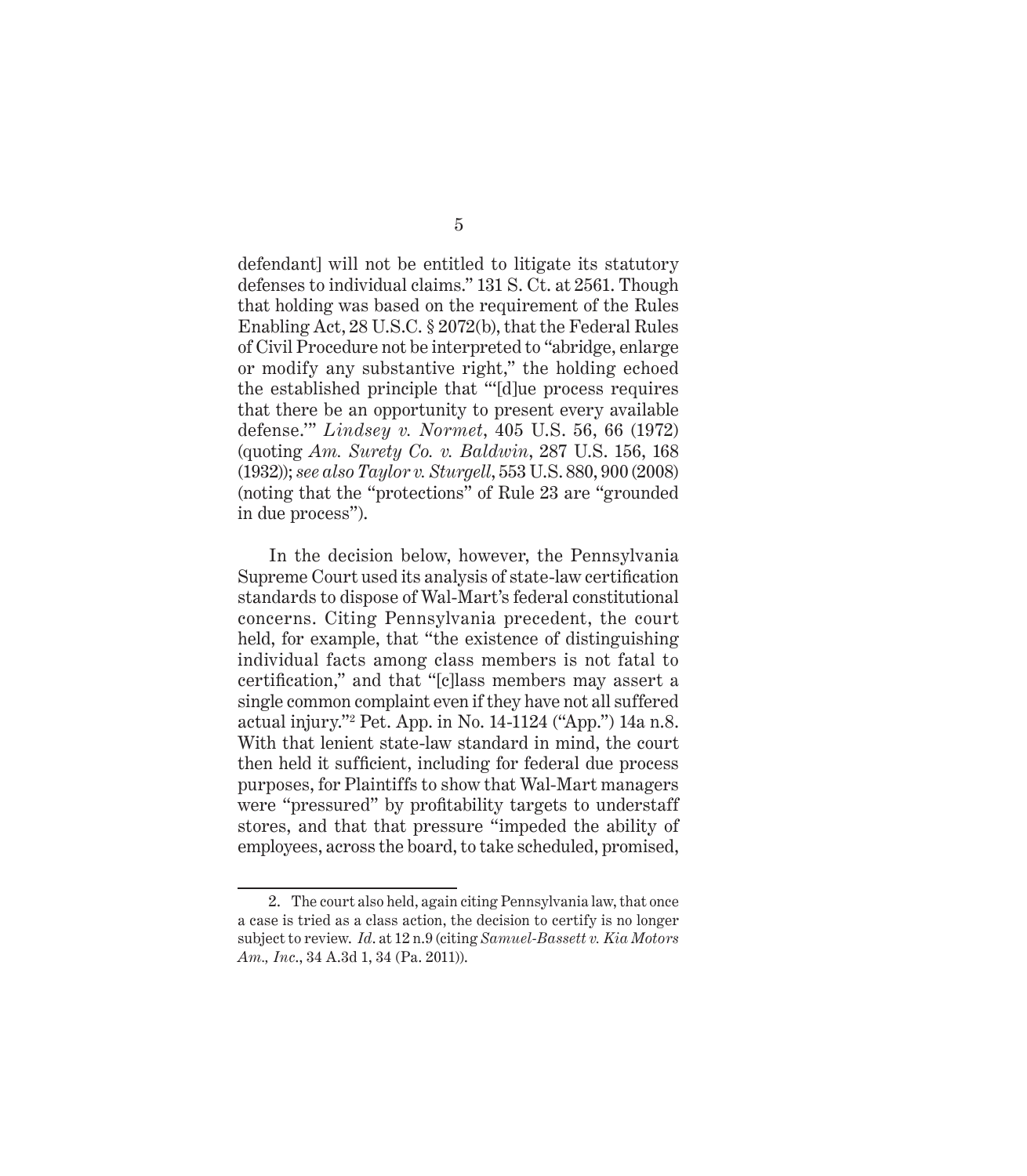paid rest breaks," without requiring proof that every class member in fact was denied rest breaks. App. 20a.

That sort of theorizing about ways in which general incentives might have resulted in specific missed rest breaks flies in the face of *Dukes* . Just as the *Dukes*  plaintiffs could not justify class certification by assuming and generalizing illicit motives where managers had discretion as to whom they promoted,  $131$  S. Ct. at  $2554$ , so too the Plaintiffs here cannot succeed merely by arguing that managers had an incentive to prevent employees from taking full breaks. The possibility that a lawful policy may lead to unlawful actions by individual managers does not justify certification of a class action.<sup>3</sup>

<sup>3.</sup> *See, e.g.*, *F rye v. Baptist Mem'l Hosp., Inc.*, 495 Fed. Appx. 669, 672 (6th Cir. 2012) (affirming denial of certification of a meal break class where the employer used a lawful automatic-deduction policy); *B rickey v. Dolgencorp, Inc*., No. 06-CV-6084L, 2011 WL 643256, at \*4 (W.D.N.Y. February 23, 2011) (rejecting the argument "that facially-lawful policies . . . can form the equivalent of a 'common policy or plan that violate[s] the law,' merely because they indirectly might encourage the minimization of overtime") (citing *Eng -Hatcher v. Sprint Nextel Corp.*, No. 07CV7350, 2009 WL 7311383 (S.D.N.Y. Nov. 13, 2009)); *see also Bea uperthuy v. 24 Hour Fitness USA, Inc*., 772 F. Supp. 2d 1111, 1124 (N.D. Cal. 2011) ("Plaintiffs maintain that the policy of allocating a certain number of FIT hours to each club created incentives for club-level managers to make trainers work off the clock. Such allegations are insufficient to constitute evidence of a common decision, policy, or plan, especially in light of 24 Hour's formal written policies to the contrary."); *Brechler v. Qwest Commc'ns Int'l*, Inc., 2009 WL 692329 at \*3–4 (D. Ariz. 2009) (decertifying a Fair Labor Standards Act collective where plaintiffs "relie[d] on a subtler system of pressure and coercion that, ultimately, appears to have been backed or not by individual managers"); *Proctor v. Allsups Convenience Stores, Inc*., 250 F.R.D. 278, 282 (N.D. Tex. 2008) (pressure against overtime created by allocating a number of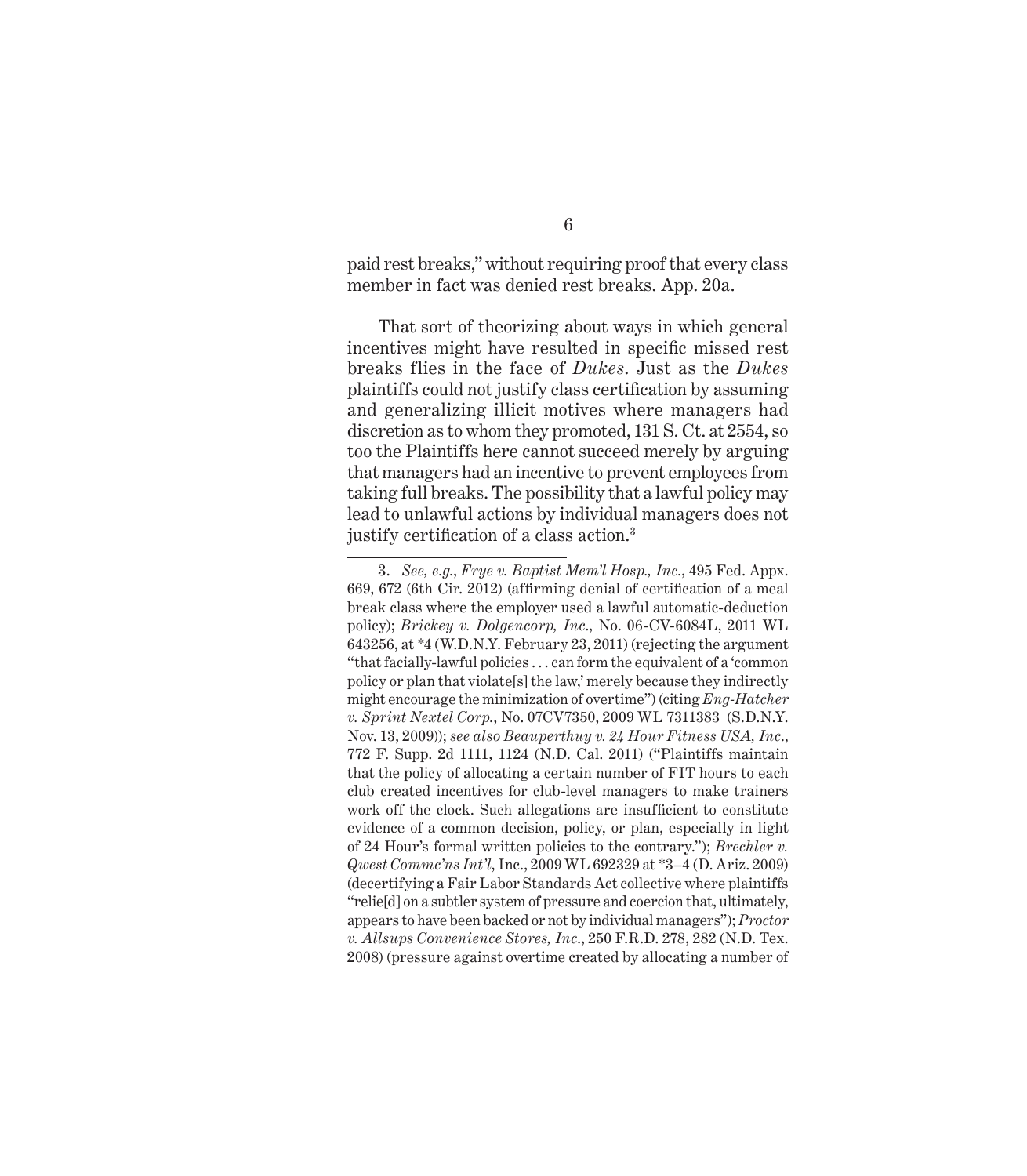Pennsylvania's approach is unfortunately common, however, and the prevalence of such soft standards for class certification in many state courts provides a further reason for this Court to seize the opportunity this case presents to clarify the limits that the Due Process Clause imposes on class certification.

## **A. Some States Expressly Reject Federal Certification Standards.**

Several states have expressly rejected federal certification standards, including *Dukes*. For example, in *Williams v. Superior Court*, 165 Cal. Rptr. 3d 340, 347-49 (Cal. App. 2013), the California Court of Appeal rejected *Dukes* and its concerns about "Trial by Formula," holding them irrelevant to class certification analysis: "Trial by Formula is a method of calculating damages. Damage calculations have little, if any, relevance at the certification stage before the trial court and parties have reached the merits of the class claims." (footnote omitted). *See also Soper v. Tire Kingdom, Inc*., 124 So. 3d 804 (Fla. 2013) (holding that a lower Florida appellate court's reliance on *Dukes* to deny certification was in "express and direct conflict" with the less rigorous standard under Florida law); *Mattson v. Mont. Power Co*., 291 P.3d 1209, 1219 (Mont. 2012) (noting "a recent divergence between the federal approach and Montana's approach to the commonality requirement");<sup>4</sup> *Stecko v.* 

work hours per week to individual stores did not constitute a "single decision, policy, or plan").

<sup>4.</sup> *See also Jacobsen v. Allstate Ins. Co.*, 371 Mont. 393, 403-405, 310 P.3d 452, 460-61 (2013) (expressly deferring the question of whether to apply *D ukes* under Montana state law).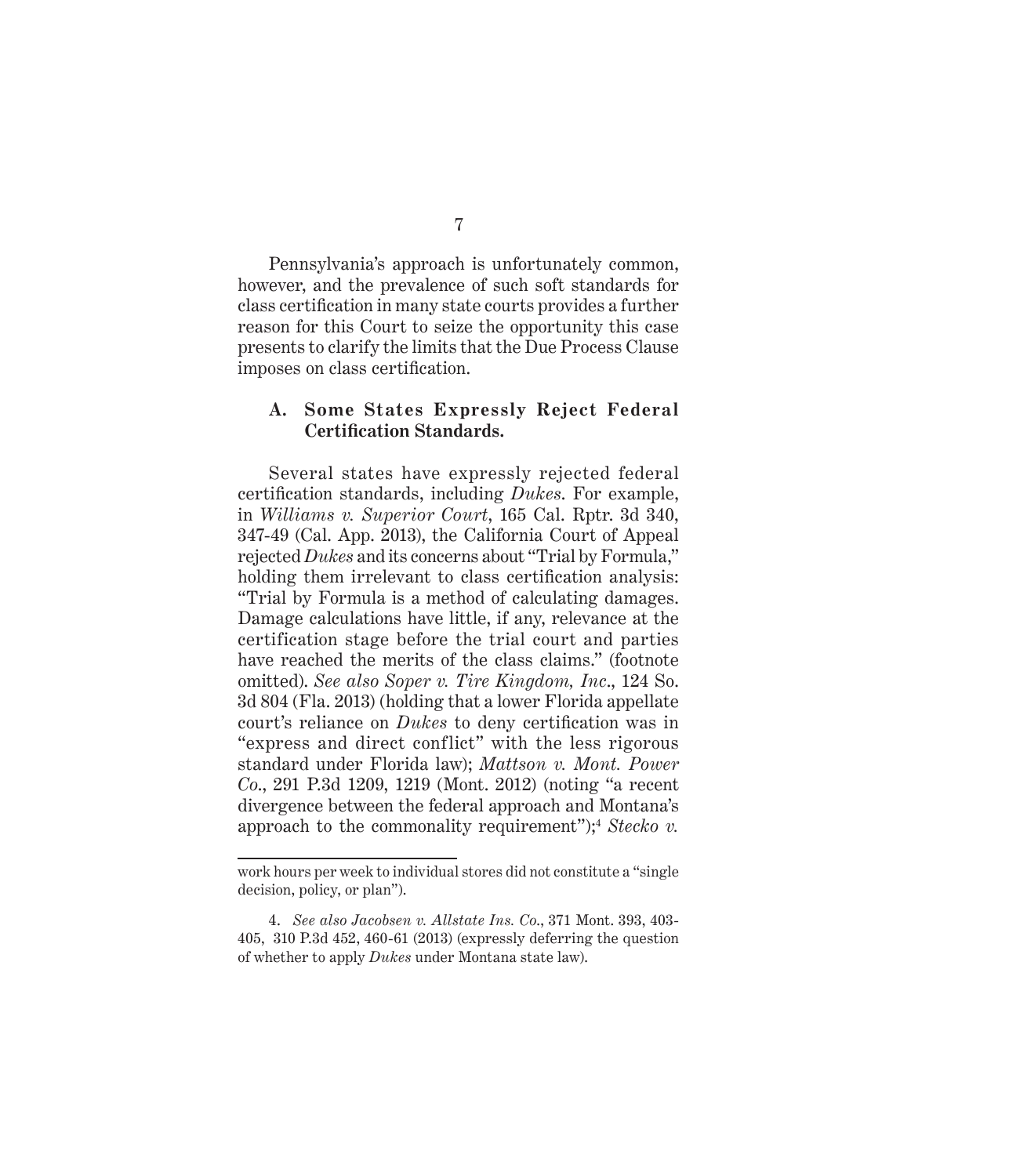*RL Ins. Co.*, 121 A.D.3d 542, 543-44 (N.Y. App. 2014) ("We note that the motion court was not required to apply the 'rigorous analysis' standard utilized by the federal courts in addressing class certification motions under Rule 23(b) of the Federal Rules of Civil Procedure, given this Court's recognition that CPLR 901(a) 'should be broadly  $constructed' \dots$ ").

## **B. Some States Favor Certification Despite Weak Evidence That Aggregate Litigation Is Justified Or Fair.**

Other courts, less explicitly but no less rigidly, apply presumptions that favor certification without considering the protections afforded by federal law. Several states, for example, prohibit any review of the merits in assessing whether to certify a class, despite express and repeated rejection of that notion in this Court's decisions, most recently in  $Dukes$ , because some review of the merits may be essential for the court to satisfy itself that aggregate litigation is appropriate. *See* 131 S. Ct. at  $2551-52$  & n.6 (collecting cases). *See, e.g., Elsea v. U.S. Eng'g Co*., WD77687, 2015 WL 1246614 at \*7 (Mo. Ct. App. Mar. 17, 2015) ("The circuit court erred in refusing to accept the allegations and evidence presented by Plaintiffs as true, and erred in focusing on remaining individual questions related to the litigation.") (internal citation omitted); *Baker v. Autos, Inc*., No. 201400833, 2015 WL 1299799, at \*3 (N.D. Mar. 24, 2015) ("It is well settled that a district court must make a determination of class certification without delving into the merits of the case."); *Tabata v. Charleston Area Med. Ctr., Inc*., 759 S.E.2d 459, 461 (W. Va. 2014) ("Nothing in either the language or history of Rule 23 of the West Virginia Rules of Civil Procedure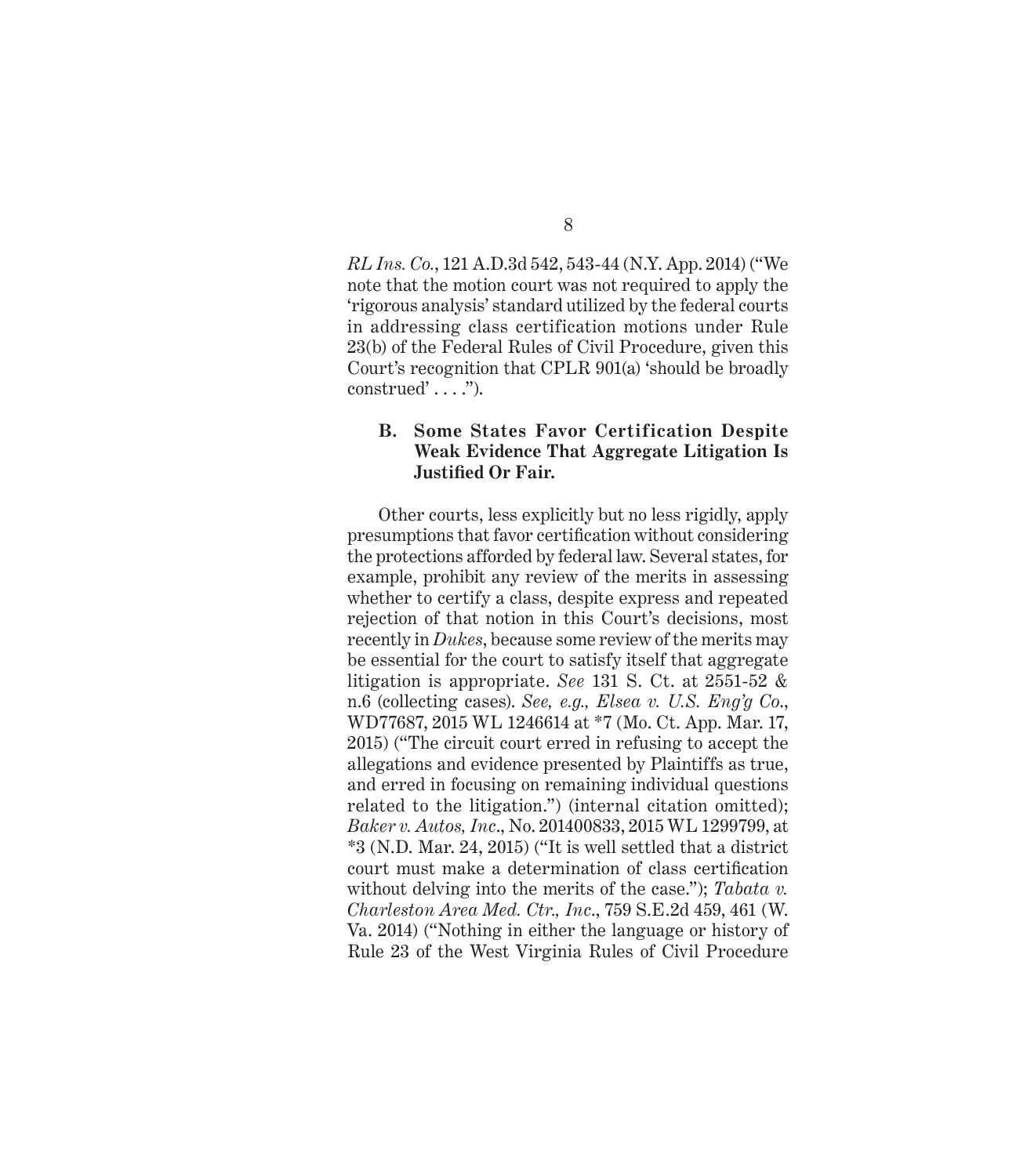[1998] gives a court any authority to conduct a preliminary inquiry into the merits of a suit in order to determine whether it may be maintained as a class action."); *Jaques v. Midway Auto Plaza*, Inc., 240 P.3d 769, 776 (Utah 2010) ("While the court may consider evidence relevant to the plaintiff's claims, the court may not inquire into the merits of the case."); *Nat'l Cash, Inc. v. Loveless*, 205 S.W.3d 127, 130 (2005) (courts "will not delve into the merits of the underlying claims when deciding whether the Rule 23 requirements have been met"); *Fraley v. Williams Ford Tractor & Equip. Co*., 5 S.W.3d 423, 431  $(1999)$  ("consideration of affirmative defenses at the class") certification stage is an improper intrusion into the merits of the case").<sup>5</sup>

Other state courts describe the plaintiffs' burden to justify class certification as easily satisfied and requiring little evidence, leading to certification of classes despite the plaintiffs' inability actually to prove that the defendant is liable to each class member. *See, e.g*., *Delgado v. Del Monte Fresh Produce, N.A., Inc*., 317 P.2d 419 (Or. 2014) (noting "the difference between plaintiffs' burden to show that an issue is susceptible to proof by common evidence to support class certification and plaintiffs' burden of proof to send an issue to the jury for decision on a class-wide basis"); *Salvas v. Wal-Mart Stores, Inc.*, 893 N.E.2d 1187 (2008) ("at the pretrial class action stage, plaintiffs must only provide 'information sufficient to enable the motion judge to form a reasonable judgment that the class meets the requirements of rule 23; they do

<sup>5.</sup> Though several of these cases, and others cited in this section, were decided before *Dukes*, they accurately state the most recent holding in these jurisdictions.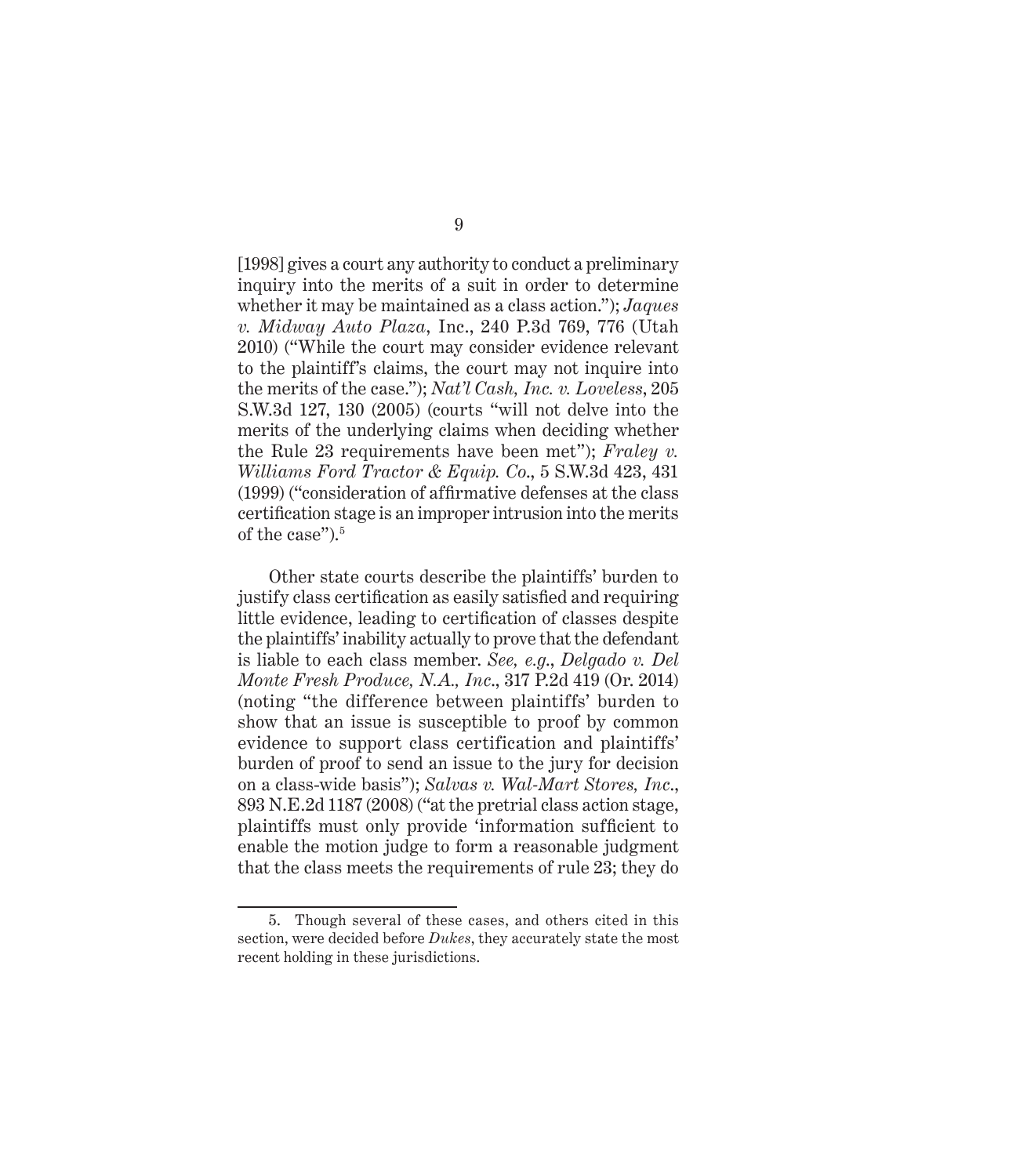not bear the burden of producing evidence sufficient to prove that the requirements [of rule 23] have been met.'"); *Comes v. Microsoft Corp*., 696 N.W.2d 318, 324 (Ia. 2005) (''Except where the facts underlying the class are merely speculative, the proponent's burden is light."); *see also id*. at 322 ("[Microsoft] contends a showing of predominance is a condition precedent to certification, but we disagree; this is only one of thirteen factors to be considered.").

Similarly, many states express a preference for class certification, endorsing certification despite little showing that the questions driving resolution of the litigation for the entire class can be answered with common evidence. *See, e.g., Elsea, 2015 WL 1246614, at \*4, \*9 ("we will err* on the side of upholding certification in cases where it is a close question. . . . The predominant issue need not be dispositive of the controversy or even be determinative of the liability issues involved."); *Thurman v. CUNA Mut. Ins. Soc'y*, 836 N.W. 2d 611, 618 (S.D. 2013) ("class certification is 'favored by courts in questionable cases'") (quoting *Beck v. City of Rapid City*, 650 N.W.2d 520, 525 (S.D. 2002)); *Stewart Ti tle Guar. Co. v. Finney*, No. 2011-CA-00499-ME, 2012 WL 5378813, at \*3, \*6 (Ky. App. Nov. 2, 2012) ("there exists a presumption in favor of class certification .... Even if there must be 'individual inquiries into class membership,' if there is still a 'larger common question . . . class certification would have been appropriate.'"); *Jackson v. Uno cal Corp*., 262 P.3d 874, 883-84 (Colo. 2011) ("Colorado has a policy of liberally construing  $C.R.C.P. 23$  in favor of class certification. To the extent recent federal circuit court decisions are based on a policy of limiting class actions, they are not persuasive.") (citations and footnote omitted); *Lee v. Carter- Reed Co*., 4 A.3d 561, 574 (N.J. 2010) ("New Jersey courts . . . have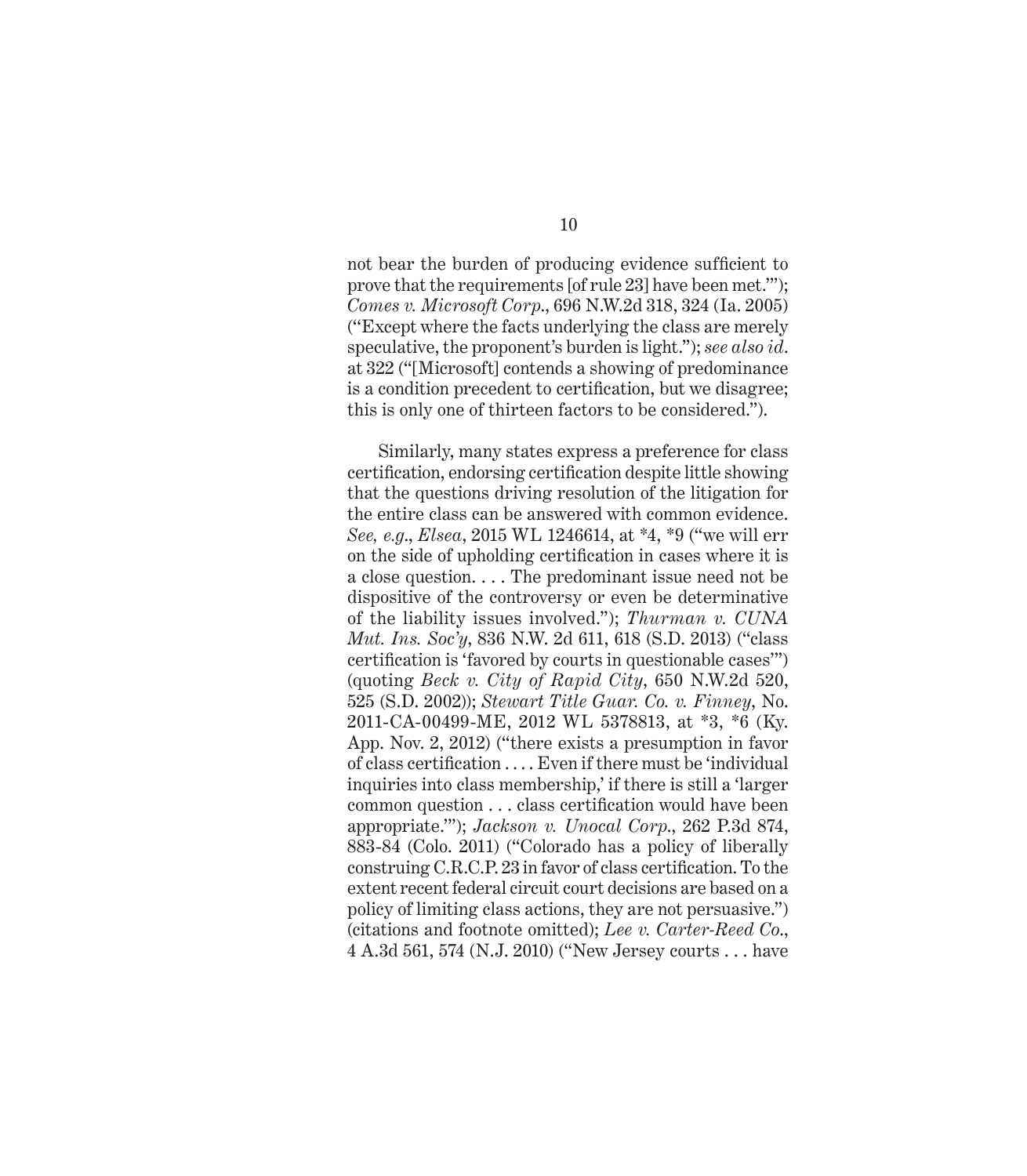consistently held that the class action rule should be liberally construed."); *Collins v. Anthem Health Plans, Inc*., 880 A.2d 106, 112-114 (2005) ("doubts regarding the propriety of class certification should be resolved in favor of certification"); *ESI Ergonomic Solutions, LLC v. UA Theatre Circuit, Inc*., 50 P.3d 844 (Ariz. App. 2002) ("Generally, the rule should be construed liberally, and doubts concerning whether to certify a class action should be resolved in favor of certification.").

Pennsylvania's relaxed approach to certification and its decision to ignore federal protections does not stand alone; it mirrors the lax standards widely applied in state courts across the nation. Wal-Mart's petition should be granted to resolve the important constitutional questions it presents and to ensure that state courts are as protective of defendants' and absent class members' due process rights as federal courts.

### **II. THIS CASE PROVIDES THE IDEAL OPPORTUNITY FOR THIS COURT TO STOP LOWER COURTS FROM IMPROPERLY LIMITING** *COMCAST V. BEHREND***.**

The Pennsylvania Supreme Court held that "the now-disapproved 'trial by formula' process at issue in *Dukes* was not at work here, because . . . the extrapolation evidence Wal-Mart challenges in this appeal involves the amount of *damages* to the class as a whole [rather than liability]." App. 18a-19a (original emphasis). The notion that Trial by Formula is permissible to defeat individual defenses to damages, but not to liability, should not have survived *Comcast*.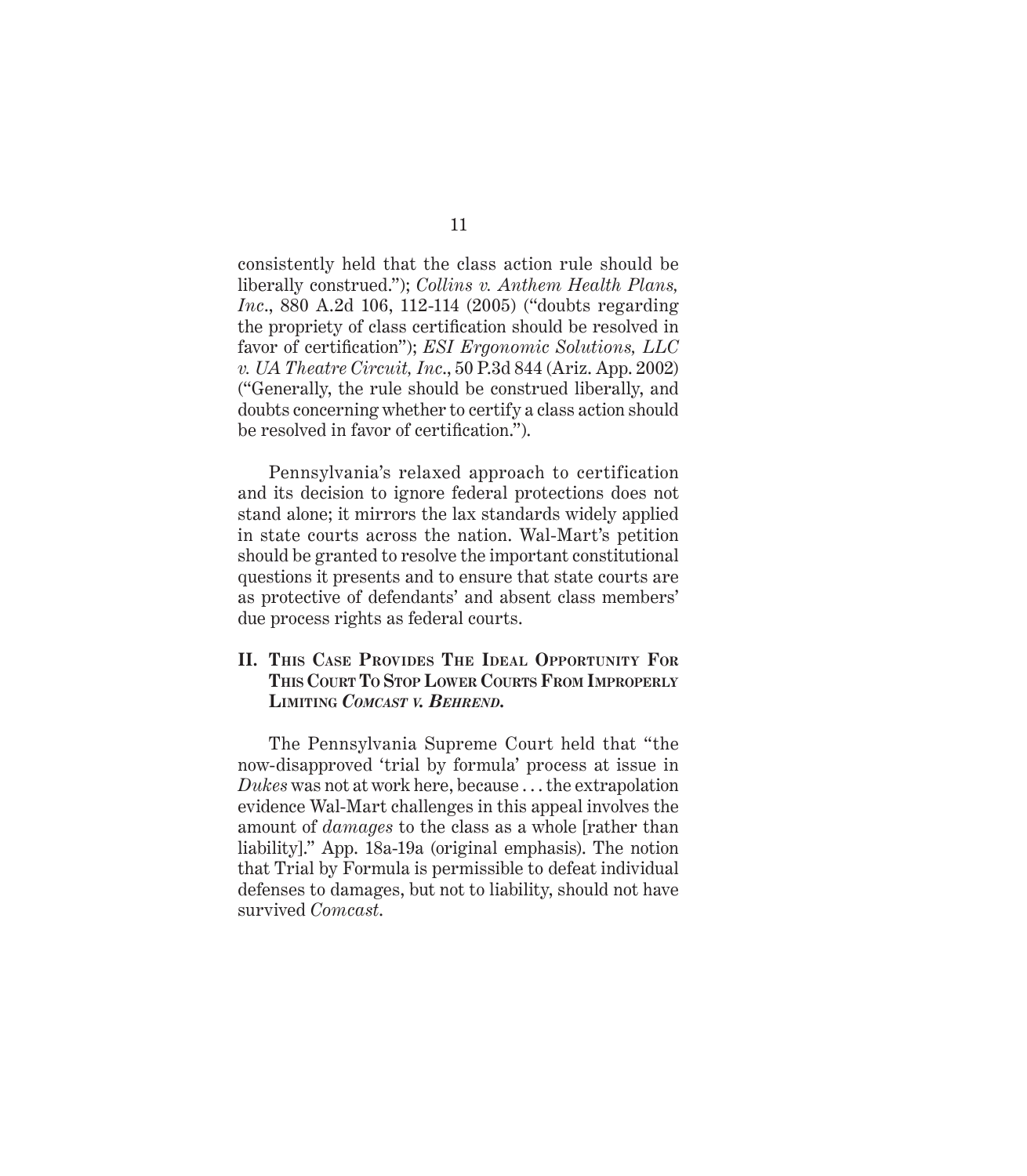In *Comcast*, an antitrust case, this Court held that the plaintiffs had failed to satisfy the predominance requirement of Fed. R. Civ. P. 23 (b)(3) because they had failed to show "that damages are capable of measurement on a classwide basis." 133 S. Ct. at 1433 . The failure had nothing to do with the susceptibility of the liability case to aggregate proof; the focus was entirely on damages. The Court held that the plaintiffs had failed in that respect because "[q]uestions of individual damage calculations will inevitably overwhelm questions common to the class." *Id*. The Court thus put to rest the notion that Rule 23(b)(3) requires that common questions predominate solely as to liability, but not damages.

Lower courts, state and federal, have rejected this common-sense statement and many have attempted to limit *Comcast* to its facts. The *Comcast* plaintiffs had failed to show that certification was appropriate because their expert's damages model estimated damages based on multiple theories of liability, even though just one of those theories had survived dismissal. Because the expert "failed to measure damages resulting from the particular antitrust injury on which petitioners' liability in this action [was] premised," the Court held certification to have been improper. *Id*. at 1433.

Instead of recognizing that the particular flaw in the *Comcast* plaintiffs' evidence was just one example of a way in which individual damage questions could overwhelm common questions, lower courts have held that *Comcast* stands solely for the proposition that damages theories, however abstracted from the actual experience of individual class members, must be related in some way to the liability theory. *Roach v. T.L. Cannon Corp.*, 778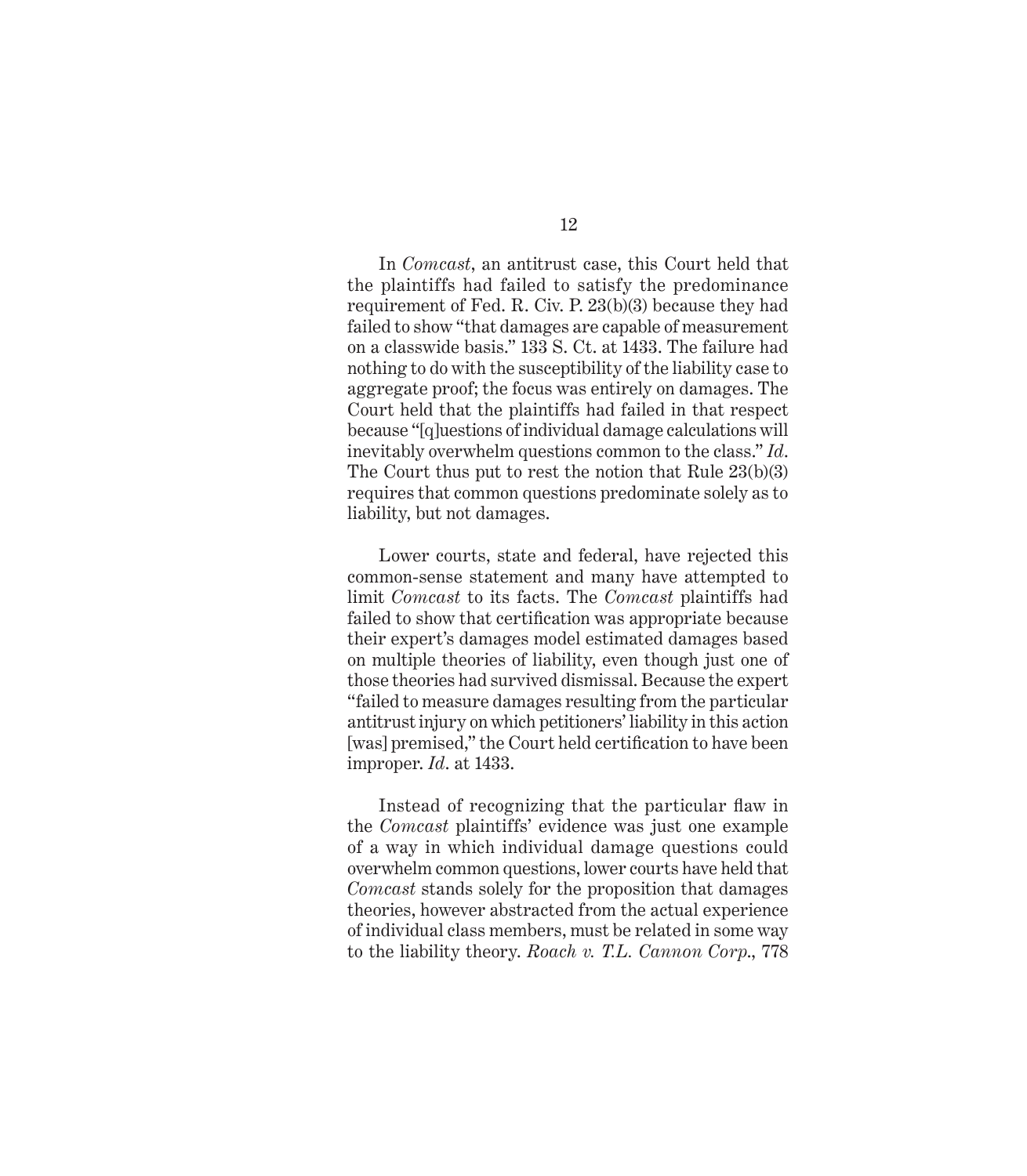F.3d 401 (2d Cir. 2015); *AstraZeneca AB v. United Food & Commercial Workers Unions & Emp'rs Midwest Health Benefits Fund*, 2015 WL 265548, at \*8, \*10 (1st Cir. Jan. 21, 2015); *Dow Chem. Co. v. S eegott Holdings, Inc*., 768 F.3d 1245, 1257-58 (10th Cir. 2014) ("Comcast did not rest on the ability to measure damages on a class-wide basis."); *In re Deepwater Ho rizon*, 739 F.3d 790, 817 (5th Cir. 2014) (rejecting the argument that after Comcast "certification under Rule  $23(b)(3)$  requires a reliable, common methodology for measuring classwide damages"); *Butler v. Sears, R oebuck & Co*., 727 F.3d 796, 801 (7th Cir. 2013); *Glazer v. Whirlpool Corp.*, 722 F.3d 838, 860-61 (6th Cir. 2013); *Leyva v. Medline Indus. Inc.*, 716 F.3d 510, 513 (9th Cir. 2013).

In the wage-and-hour context, which by one report may account for as much as 90% of the state and federal claims filed as class or collective actions<sup>6</sup>, this blinkered view means that *Comcast* has no application, regardless of how individualized the required proof of damages may be, because the damages theory in those cases nearly always nominally matches the liability theory; the claim is for lost wages. This approach fails to credit the reasoning of this Court's decision, which does not distinguish between liability and damages issues for purposes of the predominance analysis, requiring equally careful scrutiny of both.

The Pennsylvania Supreme Court's decision here exemplifies this superficial analysis. That court held that

<sup>6.</sup> L aurent Badoux, *Trends in Wage and Hour Litigation Over Unpaid Work Time and the Precautions Employers Should Take*, ADP, 2011, at 1.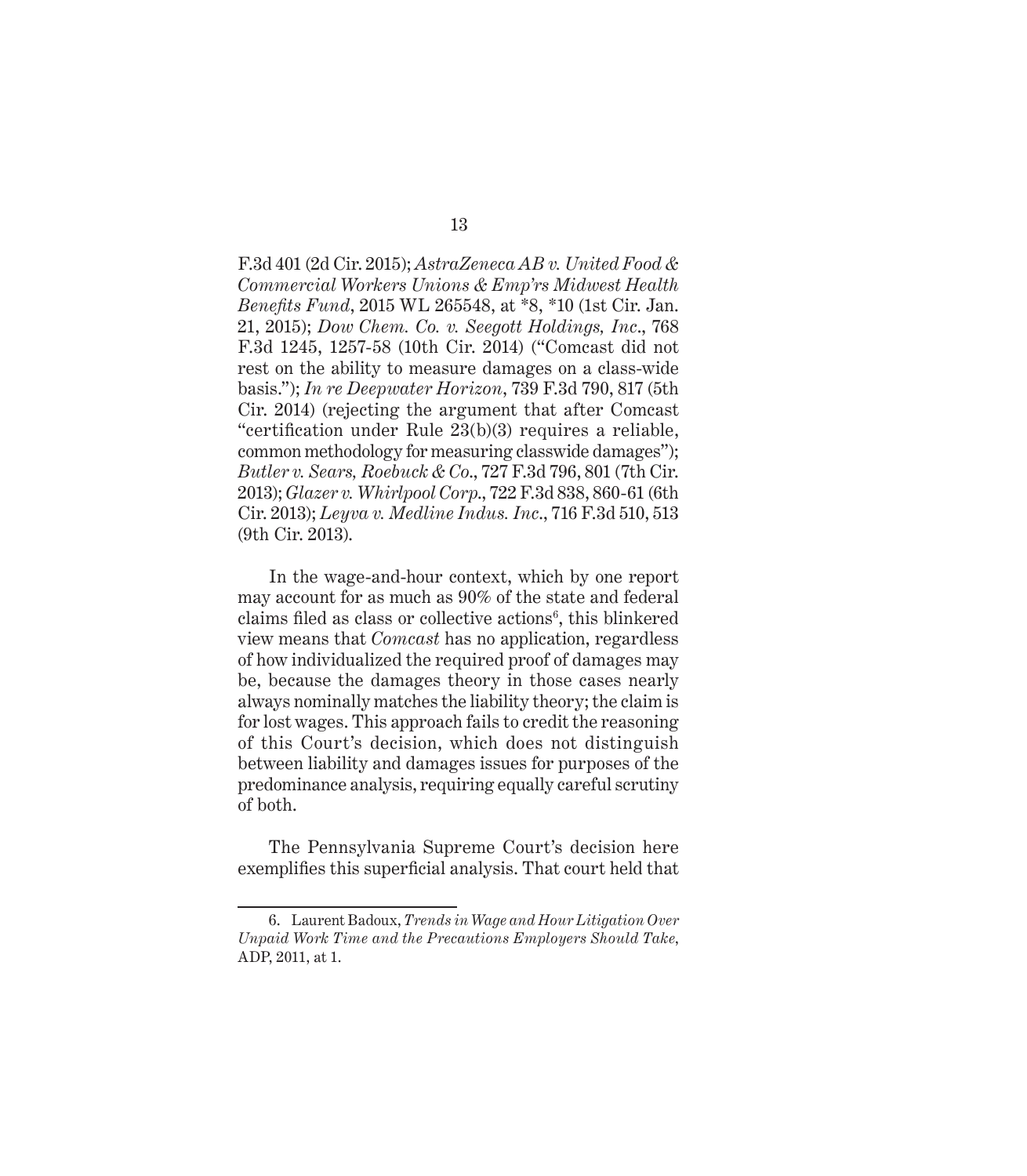damages proof need not be "exact," and should be subject only to a "relaxed burden." App. 21a (quoting *Gomez v. Tyson Foo ds, Inc*., 295 F.R.D. 397, 400 (D. Neb. 2013)). That is hardly the "rigorous analysis" that this Court's precedents demand. *Falcon*, 457 U.S. at 161.

Feeding some courts' unwillingness to give *Comcast* its due, at least in the wage-and-hour context, is the holding in *Anderson v. Mt. Clemens Pottery Co., Inc.*, 328 U.S. 680, 688 (1946), that courts may award damages based on an employee's evidence of the uncompensated work time, "even though the result be only approximate." The Pennsylvania Supreme Court followed that course here, holding that Plaintiffs' lack of concrete damages proof was Wal-Mart's problem, and that if Wal-Mart could not prove the exact amount of damages itself, then "it cannot . . . avoid the relaxed burden of proving damages through extrapolation." App. 22a.

There are at least two problems with this approach. First, it ignores all of this Court's recent jurisprudence on the rigorous application of class certification standards and related constitutional concerns. Second, and more insidiously, this willingness to accept the risk of overcompensating undeserving class members depends on the questionable premise that liability and damages are neatly distinguishable. It assumes that proof of damages need be considered only after liability to a particular class member has been definitively established. Here, though, as in so many wage-and-hour cases, liability and damages are not so easily separated.

Wal-Mart pointed out below, for example, that Plaintiffs' summary, extrapolated proof admittedly did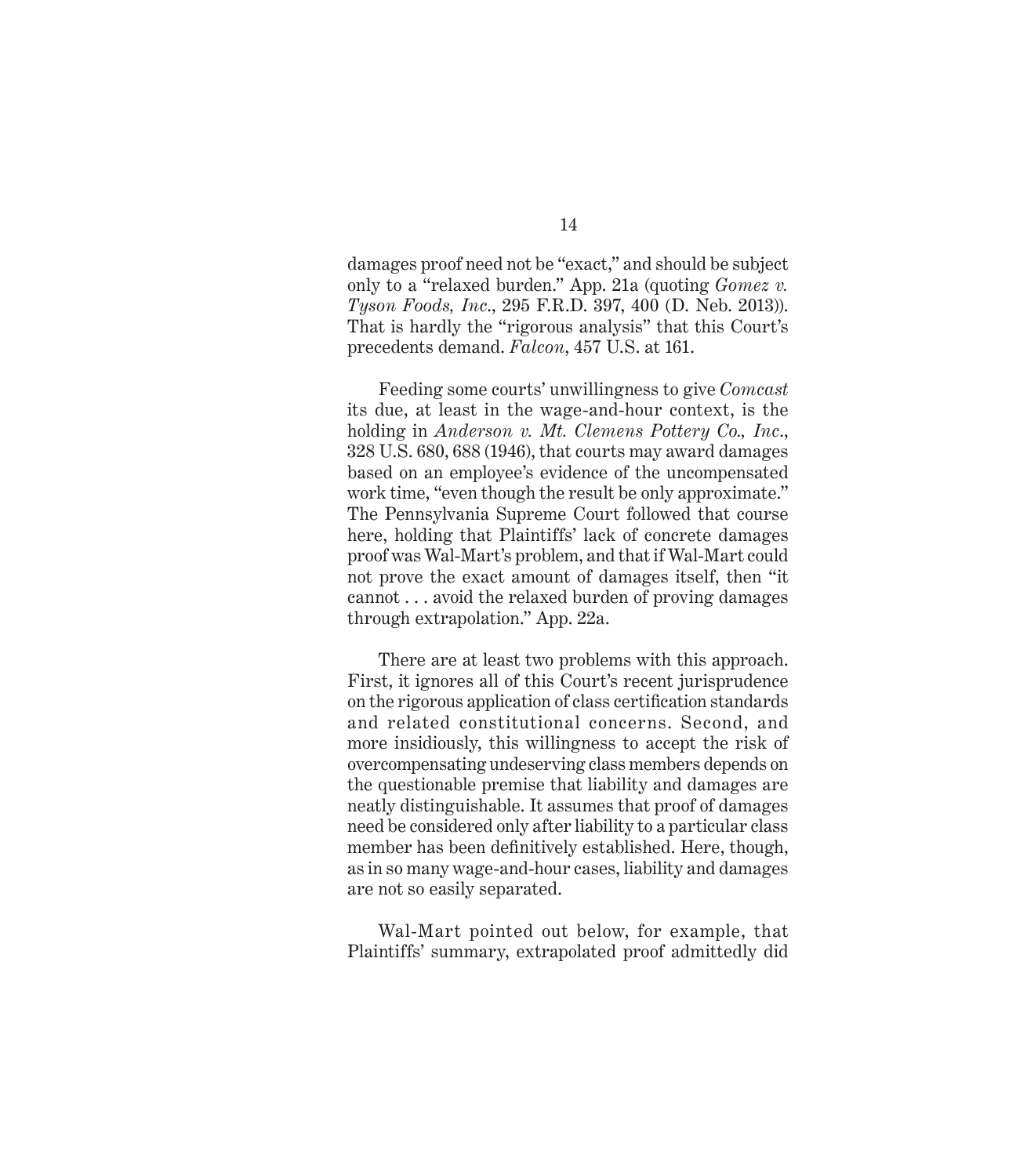not account for "the possibility that a particular employee had failed to clock in or out for a break." Petition at 3. That sort of fault in the Plaintiffs' evidence is a matter not just of damages, but of liability: if the employee actually took the break, but simply failed to record it in the timekeeping system as Wal-Mart's policy required, then Wal-Mart is not liable to that individual for the wages corresponding to the break.

*Mt. Clemens* addresses situations in which the fact of injury is established or undisputed, and the question is merely about the amount of damages to each class member. But that situation frequently is confused with cases like this one, where the plaintiffs' evidence for nearly all class members, of liability as well as damages, is based on assumptions and extrapolations rather than proof. *See, e.g*., *S tory Parchment Co. v. Paterson Parchment Paper Co*., 282 U.S. 555, 562 (1931) ("It is true that there was uncertainty as to the extent of the damage, but there was none as to the fact of damage, and there is a clear distinction between the measure of proof necessary to establish the fact that petitioner had sustained some damage and the measure of proof necessary to enable the jury to fix the amount.").

In this way, the courts' tolerance for approximation and downright failures of proof, waved away in reliance on *Mt. Clemens'* presumption, ends up overlooking substantial individual questions of liability that should preclude certification of the class. That is why, perhaps especially in the employment context, it is so important to take *Comcast* at face value. The predominance analysis required by Rule  $23(b)(3)$ , and by the Due Process Clause, must consider not only whether individual questions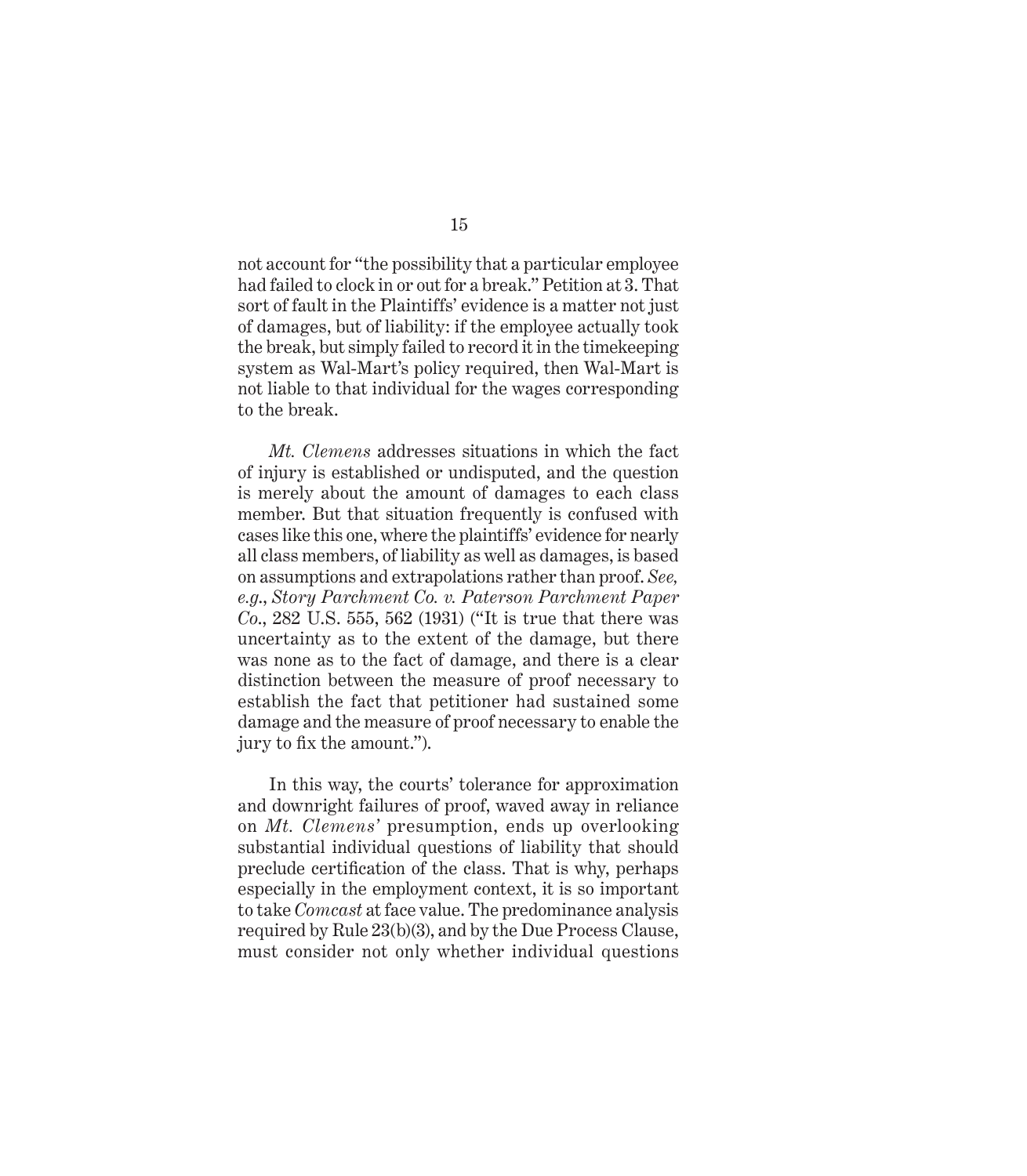of liability predominate over common questions, but whether "[q]uestions of individual damage calculations will inevitably overwhelm questions common to the class." 133 S. Ct. at 1433; *see, e.g*., *E spenscheid v. DirectSat USA*, 705 F.3d 770 (7th Cir. 2013) (plaintiff must present a realistic and workable trial plan explaining how all class issues, including damages, can be resolved on a classwide basis at trial).

The Pennsylvania decisions cannot be squared with this Court's precedents. And the proper application of class certification requirements, particularly as wage-andhour class actions continue to dominate the landscape for such cases, is vitally important to American businesses, which routinely are forced to settle improperly certified class actions regardless of the merits of the certified claims. *See, e.g., Shady Grove*, 130 S. Ct. at 1465 n.3 (Ginsburg, J., dissenting) ("A court's decision to certify a class accordingly places pressure on the defendant to settle even unmeritorious claims." (citing *Coopers & Lybrand v. Livesay*, 437 U.S. 463, 476 (1978))).

Granting review and reversing the Pennsylvania Supreme Court's and Superior Court's flawed decisions will send a clear message to class action plaintiffs and the lower courts that this *Court meant what it said in <i>Comcast*.